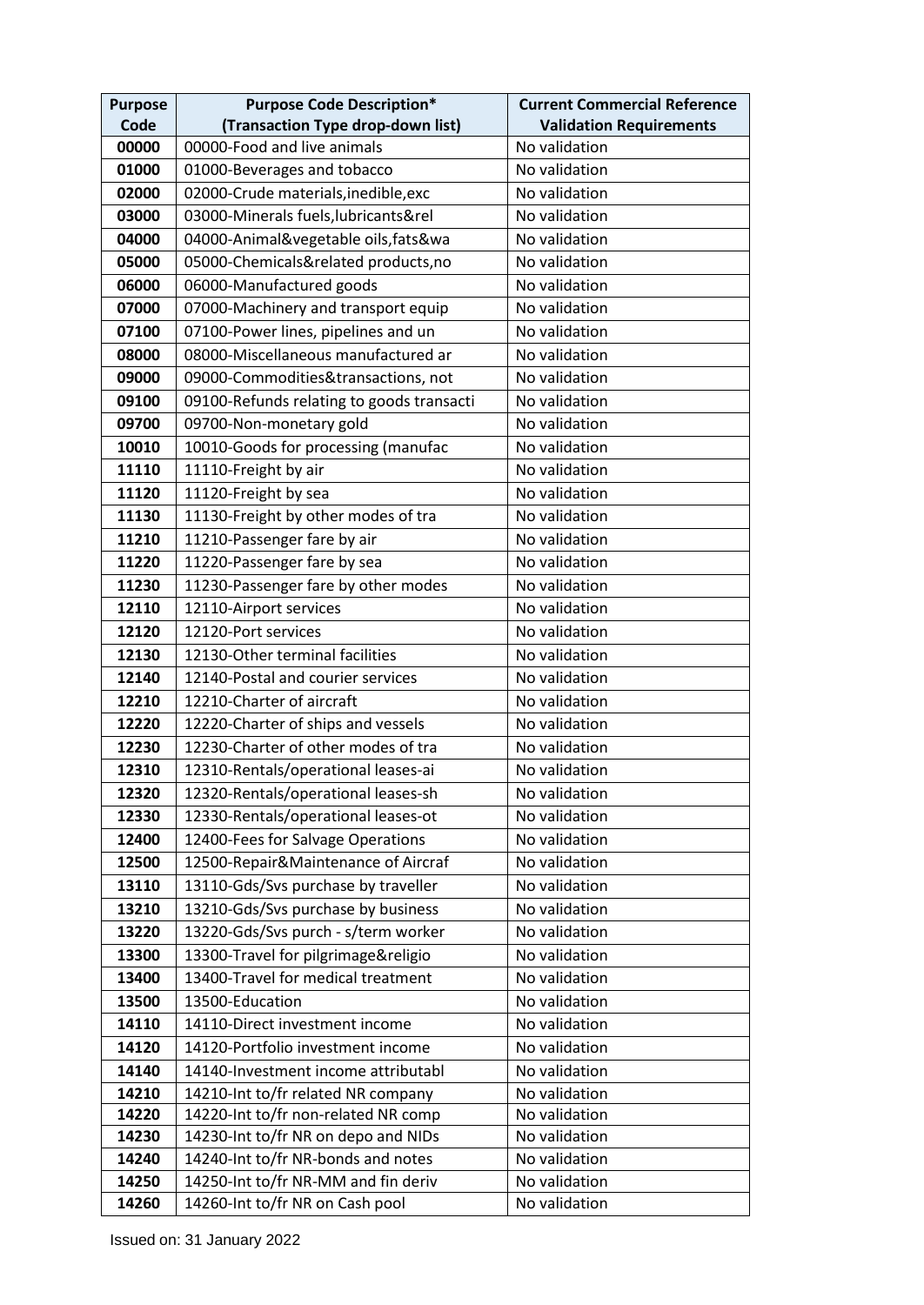|                |                                                                            | No validation        |
|----------------|----------------------------------------------------------------------------|----------------------|
| 14310<br>14320 | 14310-Wages and salaries in cash                                           | No validation        |
| 14330          | 14320-Wages and salaries in kind/be                                        | No validation        |
| 14410          | 14330-Employer's social contributio<br>14410-Taxes on products and product | No validation        |
| 14420          | 14420-Subsidies on products and pro                                        | No validation        |
| 14430          | 14430-Rental on natural resources                                          | No validation        |
| 15100          | 15100-MY government offices abroad&                                        | No validation        |
| 15200          | 15200-International organizations                                          | No validation        |
| 15300          | 15300-Trade missions                                                       | No validation        |
| 15400          | 15400-Commission&other charges rela                                        | No validation        |
| 15500          | 15500-BNM minting of coins&notes                                           | No validation        |
| 16100          | 16100-Telecommunication services                                           | No validation        |
| 16210          | 16210-Constr and install svs in MY                                         | No validation        |
| 16220          | 16220-Constr and install svs abroad                                        | No validation        |
| 16311          | 16311-Premium on high risk insuranc                                        | No validation        |
| 16312          | 16312-Premium on oth gen. insurance                                        | No validation        |
| 16313          | 16313-Premium on life insurance                                            | No validation        |
| 16314          | 16314-Premiums on reinsurance                                              | No validation        |
| 16315          | 16315-Premium on insurance on goods                                        | No validation        |
| 16321          | 16321-Claims on high risk insurance                                        | No validation        |
| 16322          | 16322-Claims on oth gen. insurance                                         | No validation        |
| 16323          | 16323-Claims on life insurance                                             | No validation        |
| 16324          | 16324-Claims pd/rec on reinsurance                                         | No validation        |
| 16325          | 16325-Claims on insurance on goods                                         | No validation        |
| 16332          | 16332-Auxiliary Insurance Services                                         | No validation        |
| 16410          | 16410-Explicitly-charged financial                                         | No validation        |
| 16420          | 16420-Margin on buy/sell fin Instru                                        | No validation        |
| 16430          | 16430-Charges on asset mgmt service                                        | No validation        |
| 16440          | 16440-Fin intermed svs chgs (FISIM)                                        | No validation        |
| 16510          | 16510-Computer services                                                    | No validation        |
| 16520          | 16520-Information services                                                 | No validation        |
| 16610          | 16610-Charges - intellec prop right                                        | No validation        |
| 16620          | 16620-License-repro/dist intel prop                                        | No validation        |
| 16711          | 16711-Merchanting trade in Malaysia                                        | No validation        |
| 16712          | 16712-Merchanting trade Abroad                                             | No validation        |
| 16720          | 16720-Sharing of administrative exp                                        | No validation        |
| 16730          | 16730-Research and development                                             | No validation        |
| 16740          | 16740-Architectural, engineering& o                                        | No validation        |
| 16750          | 16750-Agricultural, mining & onsite                                        | No validation        |
| 16760          | 16760- Adv/research/public opinion                                         | <b>No validation</b> |
| 16771          | 16771-Legal services                                                       | No validation        |
| 16772          | 16772-Accounting services                                                  | No validation        |
| 16773          | 16773-Management consulting service                                        | No validation        |
| 16780          | 16780-Rental svs dwell build machi                                         | No validation        |
| 16791          | 16791-Trade-related services                                               | No validation        |
| 16792          | 16792-Waste treatment services                                             | No validation        |
| 16793          | 16793-Other business services                                              | <b>No validation</b> |
| 16810          | 16810-Audio-visual and artistic rel                                        | No validation        |
| 16820          | 16820-Health services                                                      | No validation        |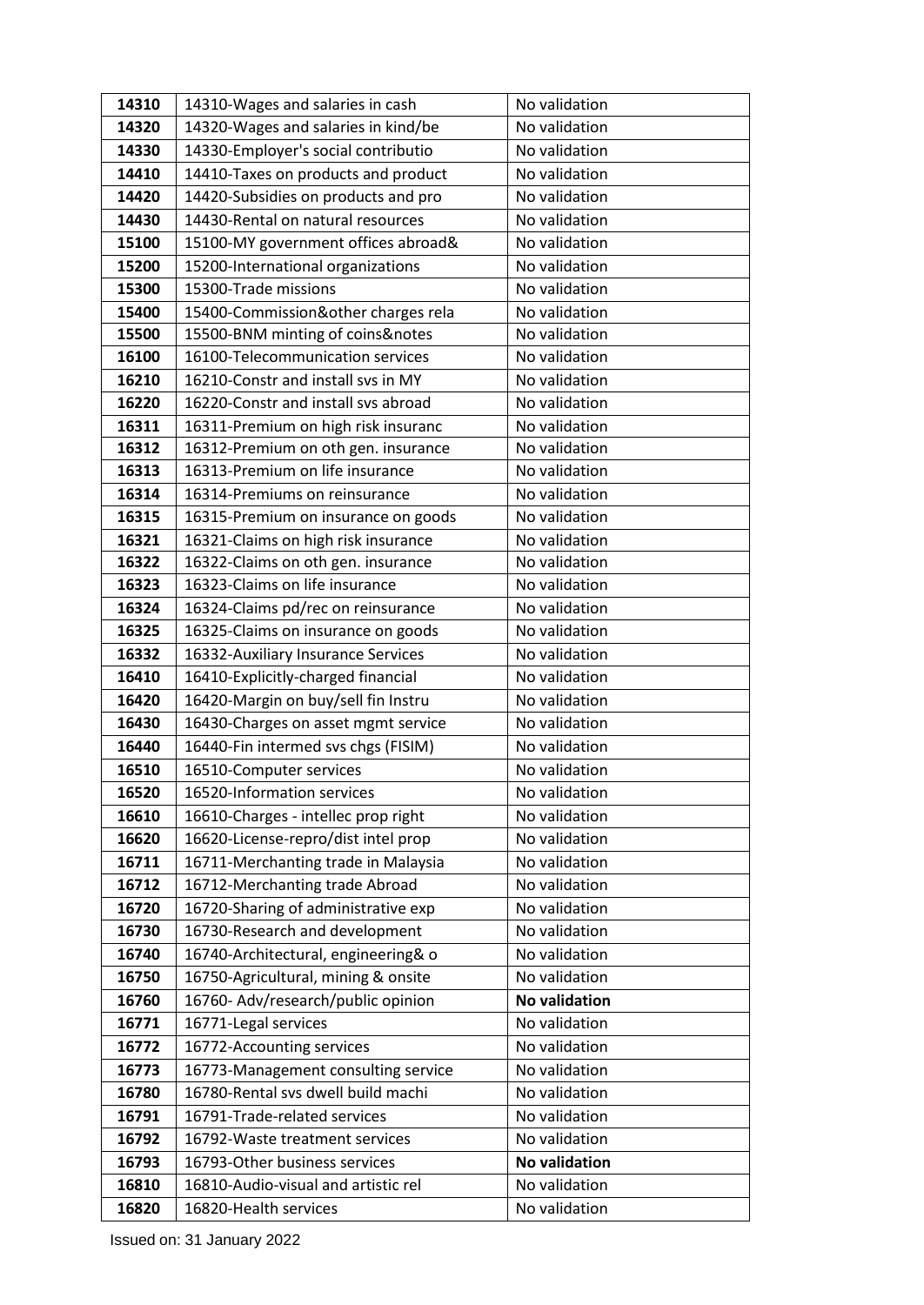| 16830          | 16830-Education services                                                   | No validation                                                     |
|----------------|----------------------------------------------------------------------------|-------------------------------------------------------------------|
| 16840          | 16840-Heritage and recreational ser                                        | No validation                                                     |
| 16850          | 16850-Other personal services                                              | No validation                                                     |
| 16910          | 16910-Refunds relating to services                                         | No validation                                                     |
| 17010          | 17010-Inter-company settlement for                                         | No validation                                                     |
| 17020          | 17020-Trf by Comp to/fr own Curr Ac                                        | No validation                                                     |
| 21110          | 21110-Grant/aid/donate/unclaim mone                                        | No validation                                                     |
| 21120          | 21120-Pension, gratuity                                                    | No validation                                                     |
| 21131          | 21131-Taxes on income, wealth and o                                        | No validation                                                     |
| 21132          | 21132-Fines and penalties (govt sec                                        | No validation                                                     |
| 21133          | 21133-Social contributions and bene                                        | No validation                                                     |
| 21140          | 21140-Compensation and pledging                                            | No validation                                                     |
| 21210          | 21210-Grants and gifts                                                     | No validation                                                     |
| 21220          | 21220-Workers' remittances                                                 | No validation                                                     |
| 21230          | 21230-Legacies, compensations and p                                        | No validation                                                     |
| 21241          | 21241-Taxes on income, wealth and o                                        | No validation                                                     |
| 21242          | 21242-Fines and penalties (private                                         | No validation                                                     |
| 21245          | 21245-Net premiums on non-life insu                                        | No validation                                                     |
| 21246          | 21246-Nonlife insurance claim/calls                                        | No validation                                                     |
| 22130          | 22130-Oth Capital transfers by Gov                                         | No validation                                                     |
| 22220          | 22220-Migrant transfer                                                     | No validation                                                     |
| 22230          | 22230-Oth Capital trf by Non-Gov                                           | No validation                                                     |
| 23000          | 23000-Acq/disp non-prod/Fin asset                                          | No validation                                                     |
| 31111          | 31111-Extn/receipt of LTL to/frm NR                                        | Category A - Investment Abroad                                    |
| 31112          | 31112-Repayment of principal on LTL                                        | Category B - External Borrowing                                   |
| 31113          | 31113-Prepayment principal on LTL                                          | Category B - External Borrowing                                   |
| 31121          | 31121-Extn/receipt of STL to/frm NR                                        | Category A - Investment Abroad                                    |
| 31122          | 31122-Repayment of principal on STL                                        | Category B - External Borrowing                                   |
| 31123          | 31123-Prepayment principal on STL                                          | Category B - External Borrowing                                   |
| 31311          | 31311-Issuance - Preference share                                          | Category A - Investment Abroad                                    |
| 31312          | 31312-Redemption - Preference share                                        | No validation                                                     |
| 31411          | 31411-Fin lease ext to/recv from NR                                        | Category A - Investment Abroad                                    |
| 31412          | 31412-Repay fin lease to/recv fr NR<br>31413-Prepay fin lease to/rec fr NR | Category B - External Borrowing                                   |
| 31413<br>31511 | 31511-Crdt facility ext to/rec frNR                                        | Category B - External Borrowing                                   |
| 31512          | 31512-Repay crdt facility to/by NR                                         | Category A - Investment Abroad<br>Category B - External Borrowing |
| 31513          | 31513-Prepay crdt facility to/by NR                                        | Category B - External Borrowing                                   |
| 31611          | 31611-Extn to/rec of CashPool fr NR                                        | Category A - Investment Abroad                                    |
| 31612          | 31612-Repay of CashPool to/by NR                                           | Category B - External Borrowing                                   |
| 31613          | 31613-Prepay of CashPool to/by NR                                          | Category B - External Borrowing                                   |
| 31621          | 31621-Extn to/rec of CashPool fr NR                                        | Category A - Investment Abroad                                    |
| 31622          | 31622-Repay of CashPool to/by NR                                           | Category B - External Borrowing                                   |
| 31623          | 31623-Prepay of CashPool to/by NR                                          | Category B - External Borrowing                                   |
| 31911          | 31911-Extn oth LTL to/receipt fr NR                                        | Category A - Investment Abroad                                    |
| 31912          | 31912-Repaymnt other loans to/by NR                                        | Category B - External Borrowing                                   |
| 31913          | 31913-Prepaymnt oth loans to/by NR                                         | Category B - External Borrowing                                   |
| 31921          | 31921-Extn oth STL to/receipt fr NR                                        | Category A - Investment Abroad                                    |
| 31922          | 31922-Repaymnt oth loans to/by NR                                          | Category B - External Borrowing                                   |
| 31923          | 31923-Prepaymnt oth loans to/by NR                                         | Category B - External Borrowing                                   |
|                |                                                                            |                                                                   |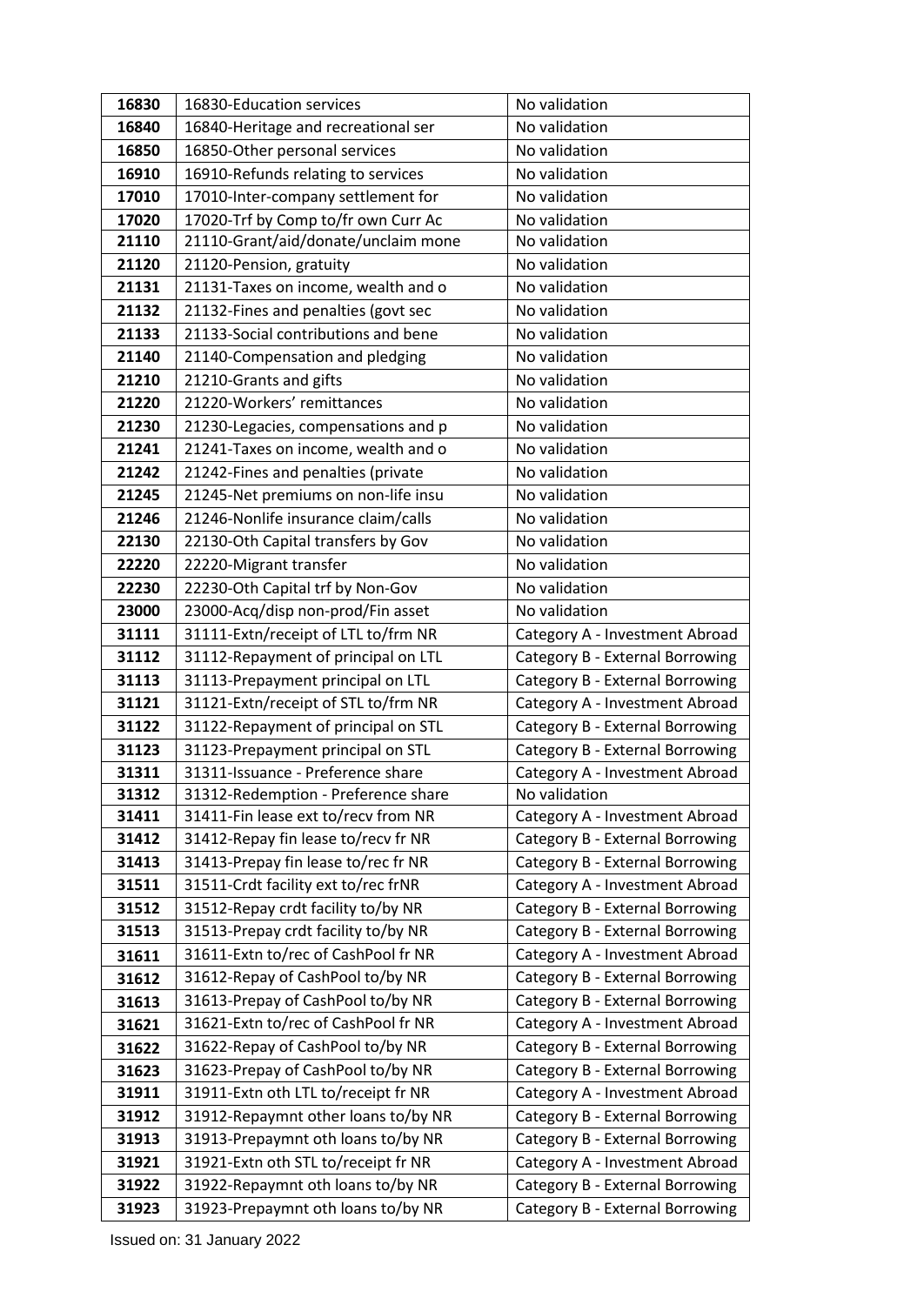| 33000 | 33000-Employee stock options        | Category A - Investment Abroad |
|-------|-------------------------------------|--------------------------------|
| 34000 | 34000-Subscriptions/ Contributions  | No validation                  |
| 35130 | 35130-Mergers and acquisitions      | Category A - Investment Abroad |
| 35140 | 35140-Equity investment other than  | Category A - Investment Abroad |
| 35200 | 35200-Liquidation of Investment     | No validation                  |
| 35300 | 35300-Head Office Acc in Branches   | Category A - Investment Abroad |
| 36110 | 36110-Corp share R issued in M'sia  | Category A - Investment Abroad |
| 36120 | 36120-Corp Shares R issued overseas | Category A - Investment Abroad |
| 36130 | 36130-Corp shares NR issued oversea | Category A - Investment Abroad |
| 36140 | 36140-Corp share NR issued in M'sia | Category A - Investment Abroad |
| 36210 | 36210-Bond & Note R issued in M'sia | No validation                  |
| 36220 | 36220-Bond & Note R issued overseas | No validation                  |
| 36230 | 36230-Bond & Note NR issued oversea | Category A - Investment Abroad |
| 36240 | 36240-Bond & Note NR issued in Msia | Category A - Investment Abroad |
| 36310 | 36310-MM Instru R issued in M'sia   | Category A - Investment Abroad |
| 36320 | 36320-MM Instru R issued overseas   | Category A - Investment Abroad |
| 36330 | 36330-MM Instru NR issued overseas  | Category A - Investment Abroad |
| 36340 | 36340-MM Instru NR issued in M'sia  | Category A - Investment Abroad |
| 36410 | 36410-Purchase/sale of MGS          | Category A - Investment Abroad |
| 36420 | 36420-Purch/sale of Foreign Gov Sec | Category A - Investment Abroad |
| 37100 | 37100-Swaps                         | No validation                  |
| 37200 | 37200-Forwards                      | No validation                  |
| 37300 | 37300-Futures                       | No validation                  |
| 37400 | 37400-Options                       | No validation                  |
| 37900 | 37900-Others derivatives            | No validation                  |
| 39111 | 39111-Purchase/sale of commercial r | No validation                  |
| 39112 | 39112-purchase/sale of residential  | No validation                  |
| 39121 | 39121-Purchase/sale of commercial r | Category A - Investment Abroad |
| 39122 | 39122-Purchase/sale of residential  | Category A - Investment Abroad |
| 39210 | 39210-Plcmnt/wit depo of R abroad   | Category A - Investment Abroad |
| 39220 | 39220-Plcmt/wit depo of R in Labuan | Category A - Investment Abroad |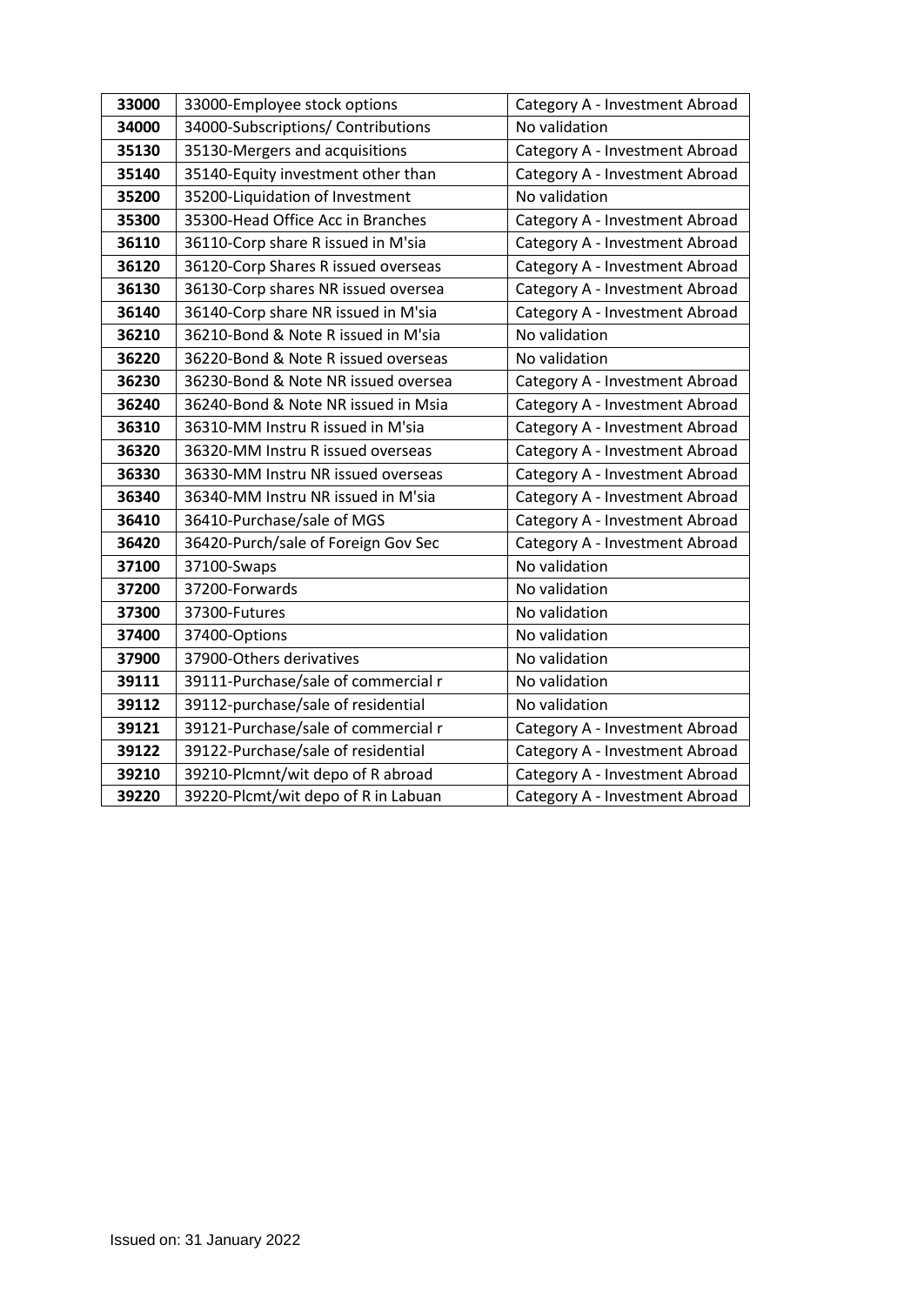For Category A - Investment abroad related declaration:

| <b>Declaration Code Word</b> | <b>Description</b>                  |
|------------------------------|-------------------------------------|
| <b>IDOMBORR</b>              | Declared with domestic borrowing    |
| <b>INODOMBORR</b>            | Declared without domestic borrowing |
| <b>INOT APPLICABLE</b>       | Not applicable                      |

For Category B - External Borrowing related declaration:

| <b>Declaration Code Word</b> | <b>Description</b>            |
|------------------------------|-------------------------------|
| IAMTGR100M                   | Amount greater than MYR100mio |
| IAMTLESS100M                 | Amount less than MYR100mio    |
| <b>INOT APPLICABLE</b>       | Not applicable                |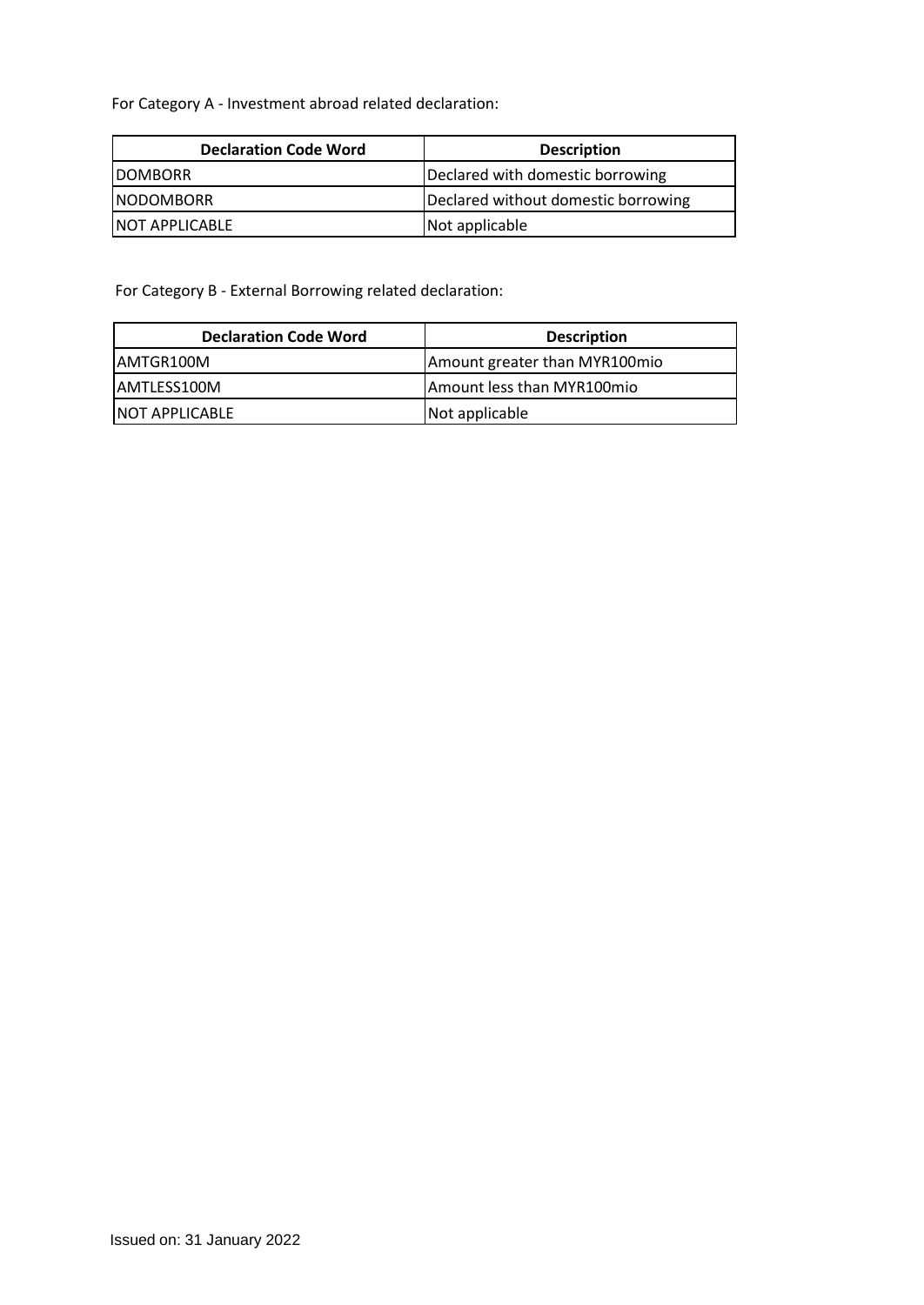# **Appendix 1(c) List of Purpose Codes and Definition for Cash BOP Reporting**

# **CURRENT ACCOUNT**

# **GOODS**

For the reporting of Forms P/R, RE to utilise the detailed classification by purposes (00000 – 09700, 16711 - 16712). For the reporting of Statements BP/BR, RE to utilise the broad category classification for goods (09001) and merchanting trade (16711 - 16712).

### **1. Merchandise trade**

## 00000 **Food and live animals**

Merchandise consisting of the following:

- (a) Live animals, meat, meat preparations, birds' eggs, and dairy products;
- (b) Fish, crustaceans and molluscs;
- (c) Vegetables and fruits; and
- (d) Edible products and feed stuff e.g. cereals, cereal products, sugar, sugar preparations, honey, coffee, tea, cocoa, spices, feeding stuff for animals (excluding unmilled cereals) and other edible products.

## 01000 **Beverages and tobacco**

## 02000 **Crude materials, inedible, except fuels**

Merchandise consisting of the following:

- (a) Crude rubber (natural, synthetic and reclaimed) and rubber products;
- (b) Corkwood and wood products e.g. wood, saw logs, veneer logs, sawn timber, and wooden railway sleepers;
- (c) Textiles;
- (d) Metalliferous ores and metal scrap; and
- (e) Other crude materials e.g. hides, skins, raw fur skins, oil seeds, oleaginous fruits, pulp, waste paper, crude fertilizers, crude minerals, crude animal, and vegetable material including unmilled cereals.

#### 03000 **Mineral fuels, lubricants and related materials**

Merchandise consisting of the following:

- (a) Refined petroleum and other related petroleum products;
- (b) Crude petroleum;
- (c) Natural gas and related manufactures;
- (d) Electric current, coal, coke and briquettes; and
- (e) Other minerals, fuel and lubricants.

## 04000 **Animal and vegetable oils, fats and waxes**

Merchandise consisting of the following:

- (a) Animal or vegetable oils and fats e.g. soya bean oil, groundnut oil, corn oil (crude, refined or fractionated) and coconut oil;
- (b) Crude and refined palm oil;
- (c) Palm kernel oil; and
- (d) Other animal and vegetable oils, fats and waxes.

#### 05000 **Chemicals and related products, not classified elsewhere**

Merchandise consisting of the following:

- (a) Industrial chemicals (including organic and inorganic);
- (b) Dyeing, tanning and colouring materials;
- (c) Medicinal and pharmaceutical products;
- (d) Essential oils, resinoids and perfume materials; toilet, polishing and cleansing preparations;
- (e) Plastics in primary and non-primary forms; and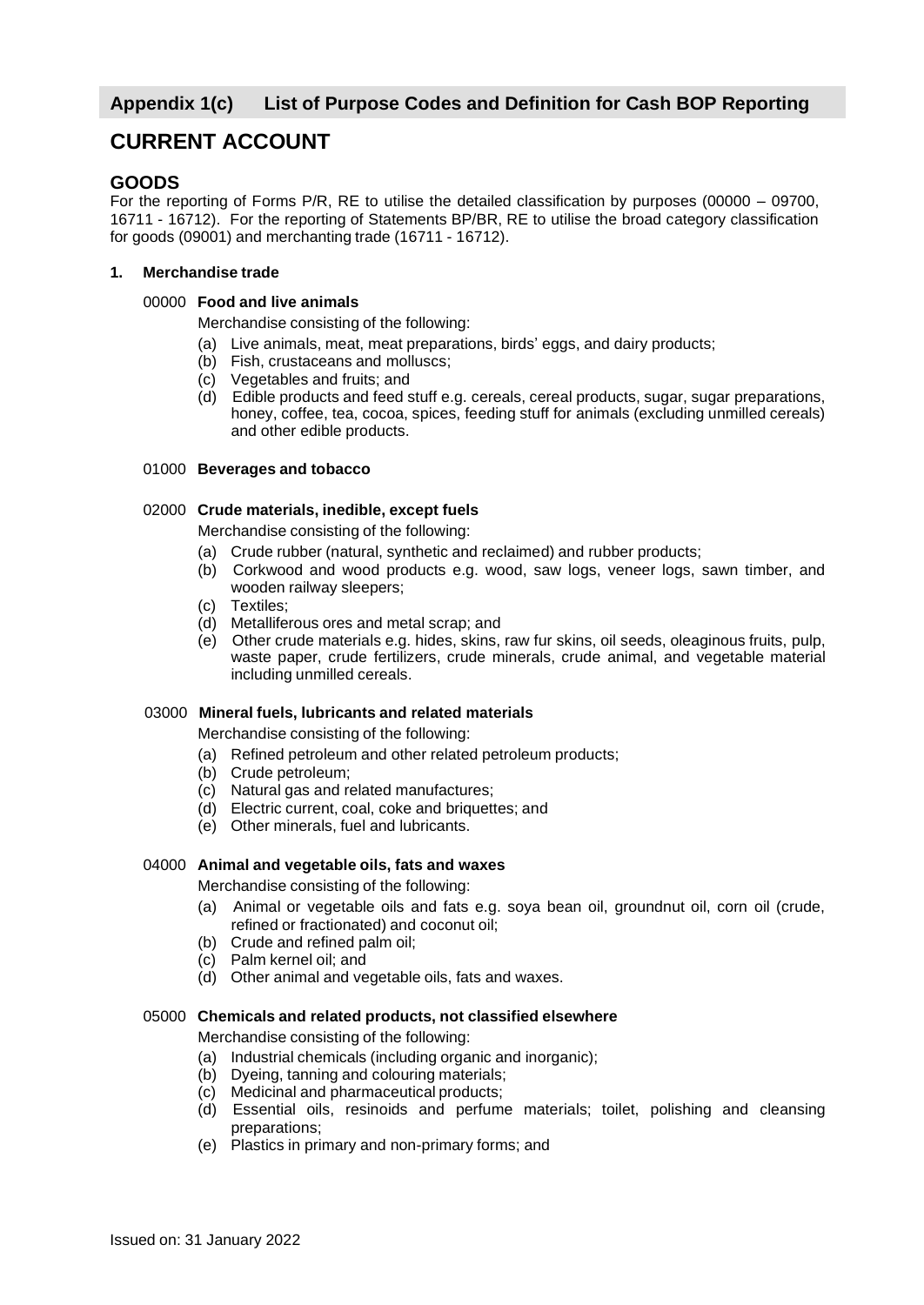(f) Other chemicals (including manufactured fertilizers).

## 06000 **Manufactured goods**

Merchandise consisting of the following:

- (a) Rubber manufactures;
- (b) Textile yarn, fabrics, made-up articles, and related products;
- (c) Iron and steel;
- (d) Non-ferrous metals and tin;
- (e) Other metal manufactured goods;
- (f) Leather, leather manufactures, dressed furskins, cock and wood manufactures (excluding furniture)
- (g) Paper, paperboard, article of paper pulp, paper or paperboard;
- (h) Other non-metallic mineral manufactures; and
- (i) Other manufactured goods.

## 07000 **Machinery, non-customised packaged software and transport equipment**

Merchandise consisting of the following:

- (a) Power generating machinery and equipment;
- (b) Non-customised packaged software;
- (c) Specialised machinery and general industrial machinery and equipment i.e. commercial on-the-shelf software and application e.g. Microsoft Office Suites;
- (d) Office machines, EDP Equipment, metalworking machinery and machine parts;
- (e) Computers and related parts and components;
- (f) Other office machines and equipment;
- $\overrightarrow{g}$ ) Telecommunications, sound recording and reproducing apparatus and equipment;
- (h) Video and audio recordings on physical media i.e. disks and other devices;
- (i) Electrical machinery, apparatus, appliances and parts thereof;
- (j) Integrated circuits;
- (k) Memory Chips (including flash memories);
- (l) Other semiconductors, cathode thermionic valves and tubes, photocells, etc.; and
- (m) Transport equipment and related spare parts e.g. aircraft, ships, yachts, road vehicles, and railway coaches, satellite and satellite launchers, and other related machinery and transport equipment thereof.

#### 07100 **Power lines, pipelines and undersea communication cables**

Merchandise consisting of power lines, pipelines and undersea communication cables.

## 08000 **Miscellaneous manufactured articles**

Merchandise consisting of the following:

- (a) Furniture and parts thereof;
- (b) Articles of apparel and clothing accessories, bags and footwear;
- (c) Professional, scientific, photographic and optical instruments and apparatus, watches and clocks;
- (d) Military and defence equipment;
- (e) Other manufactured articles, including prefabricated building materials, sanitary ware, plumbing, heating and lighting fixtures and fittings; and
- (f) Books and other manufactured articles and musical instruments thereof.

#### 09000 **Commodities and miscellaneous transactions, not classified elsewhere**

Merchandise consisting of the following:

- (a) Miscellaneous transactions n.c.e consisting of postal packages;
- (b) Special transactions and commodities e.g. water supply, personal and household effects;
- (c) Trade samples, returned goods, ship and aircraft spares, unissued banknotes, securities and coins except gold coins; and
- (d) Bunkers and stores e.g. fuels, provisions, stores and supplies procured in airports/ports by aircraft, ships and other vessels.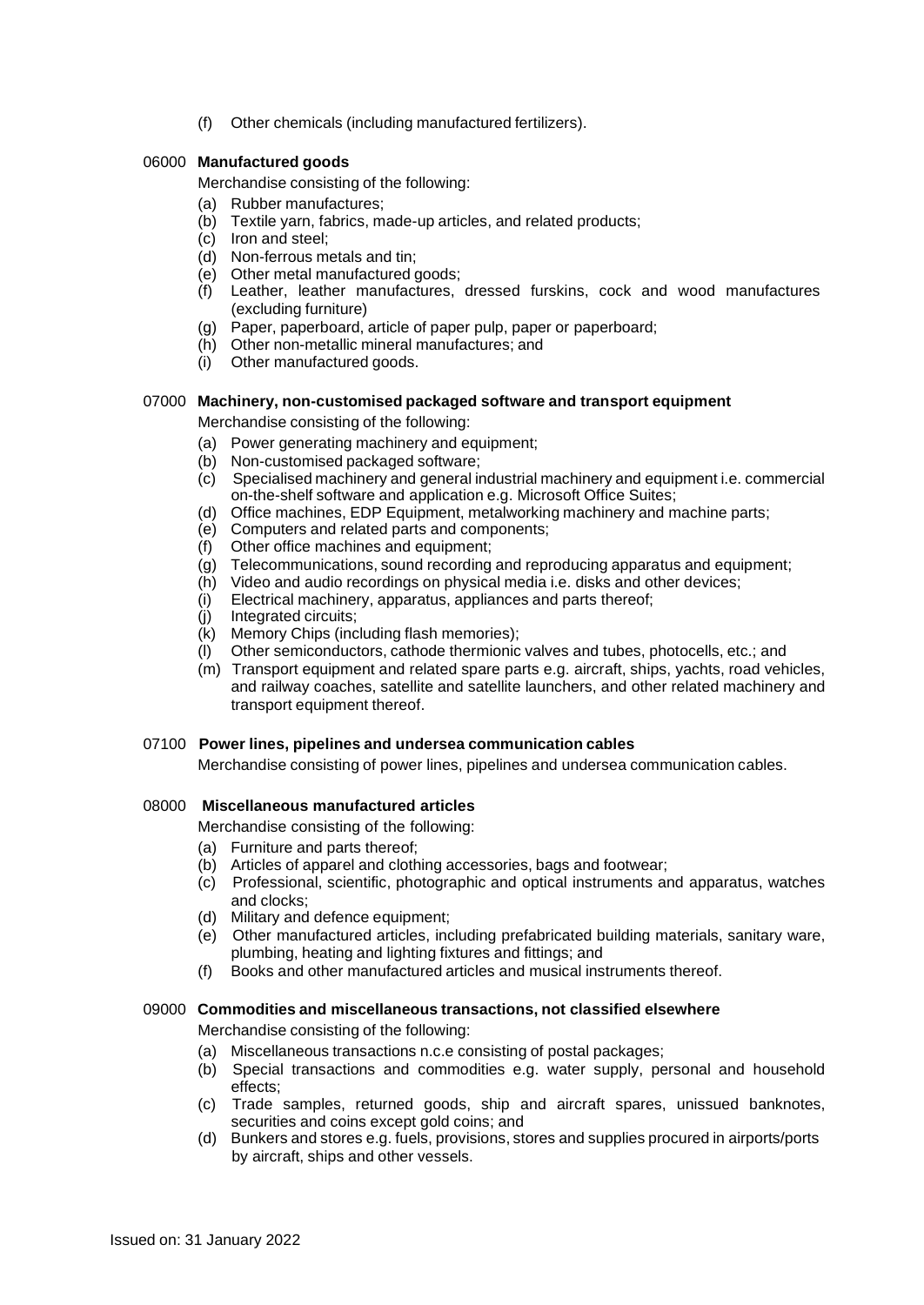## 09100 **Refunds relating to goods transactions**

To be used for any refund of Goods occurring in a different year i.e. original transaction occurred in year 1. Refund occurred in year 2.

For refunds occurring in the same year as the original transaction (year of original transaction = year of refund), to use the same Goods purpose code as per the original transaction.

## **2. Merchanting trade**

### 16711 **Merchanting trade in Malaysia**

Payments to/receipts from Non-residents for purchases/sales of goods within Malaysia, without crossing the national frontier.

#### 16712 **Merchanting trade abroad**

Payments to/receipts from Non-residents in settlement of goods acquired from abroad, and relinquished again to another Non-resident abroad, without crossing the national frontier. *Note: This item has been reclassified from "Services" to "Goods"*.

### **3. Non-monetary gold**

## 09700 **Non-monetary gold**

- Merchandise consisting of the following:
- (a) Gold in the form of bullion e.g. coins, ingots or bars with purity of at least 995 parts per thousands; and
- (b) Gold powder and gold in other unwrought or semi manufactured forms.

Note: Jewellery, watches, and other merchandise that contains gold or augmented with gold are excluded from this classification and should be part of their respective goods category.

#### 09001 **Goods (Broad Classification)**

Payments to/receipts from Non-residents for the settlement of goods or merchandises such as:

- (a) Food and live animals;
- (b) Beverages and tobacco;
- (c) Crude materials, inedible, except fuels;
- (d) Mineral fuels, lubricants and related materials;
- (e) Animal and vegetable oils, fats and waxes;
- (f) Chemicals and related products, not classified elsewhere;
- (g) Manufactured goods;
- (h) Machinery, non-customised packaged software and transport equipment;
- (i) Power lines, pipelines and undersea communication cables;
- (j) Miscellaneous manufactured articles;
- (k) Commodities and miscellaneous transactions, not classified elsewhere;
- (l) Refunds relating to goods transactions; and
- (m) Non-monetary gold.

## **(For use in Statements BP/BR only)**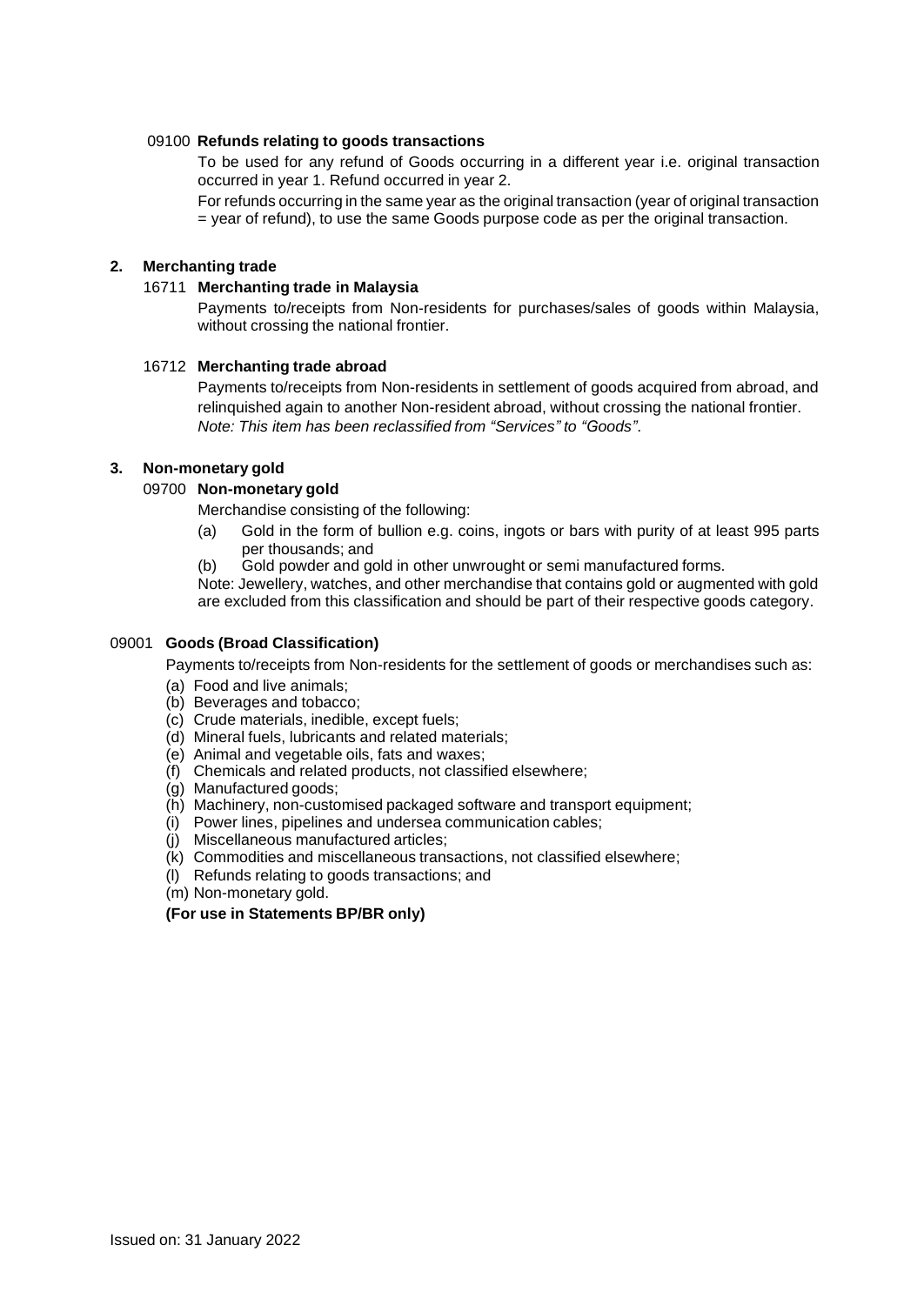# **SERVICES**

## **1. Manufacturing Services**

#### 10010 **Manufacturing services on physical inputs that owned by others** (goods for processing)

Payments to/receipts from Non-resident for fees charged on goods received/dispatched for the purpose of processing, which covers processing, assembly, labelling, packing and so forth, to which this company does not own the goods processed. Inclusive of oil refining, liquefaction of natural gas, assembly of clothing and assembly of electronics. Excludes prefabricated construction and labelling, and packing incidental to transport.

#### **2. Maintenance and Repair Services**

#### 12500 **Maintenance and repair of aircraft, ships and other transport equipment**

Payments or receipts of maintenance and repair work by residents on goods that are owned by non-residents (and vice versa). The repairs may be performed at the site of the repairer or elsewhere. Repairs and maintenance on ships, aircraft, and other transport equipment are included in this item. Exclude cleaning of transport equipment, construction maintenance and repairs, and maintenance and repairs of computers.

#### **3. Transportation Services**

#### **Freight on Goods**

Payments to/receipts from Non-resident for the transportation of goods, including the loading on board and the unloading of goods from carriers if contracts between owners of goods and carriers require that the latter provide that service.

#### 11110 **Freight by air**

Inclusive of the loading on board and the unloading of goods from aircrafts if contracts between owners of goods and carriers require that the latter provide those services.

#### 11120 **Freight by sea**

Inclusive of the loading on board and the unloading of goods from seagoing vessels if contracts between owners of goods and carriers require that the latter provide those services. Excludes transport by underwater pipelines (to be included under other modes of transportation).

#### 11130 **Freight by other modes of transportation**

Inclusive of the loading on board and the unloading of goods from trains, trucks or other mode of transportation not identified elsewhere if contracts between owners of goods and carriers require that the latter provide those services. Include inland waterway transport i.e. rivers, canals and lakes; pipeline transport for transportation of petroleum, water, and gas; and electricity transmission from point of supply to transformers platform prior to distribution to consumers. Exclude distribution of petroleum, water, gas and electricity to consumers.

#### **Passenger Fare**

Payments to/receipt from Non-resident for the fares and other expenditure relating to international carriage of passengers and also other incidental expenses (e.g. excess baggage, other personal accompanying effects, food, drink, etc.) that passengers incur while on board the carriers. Inclusive of taxes levied on passenger services i.e. sales or value-added taxes; fares of package tours, charges for excess baggage, vehicles, or other personal accompanying effects, and food, drink; and other items purchased on board of carriers.

- 11210 **Passenger fare by air**
- 11220 **Passenger fare by sea**

11230 **Passenger fare by other modes of transportation**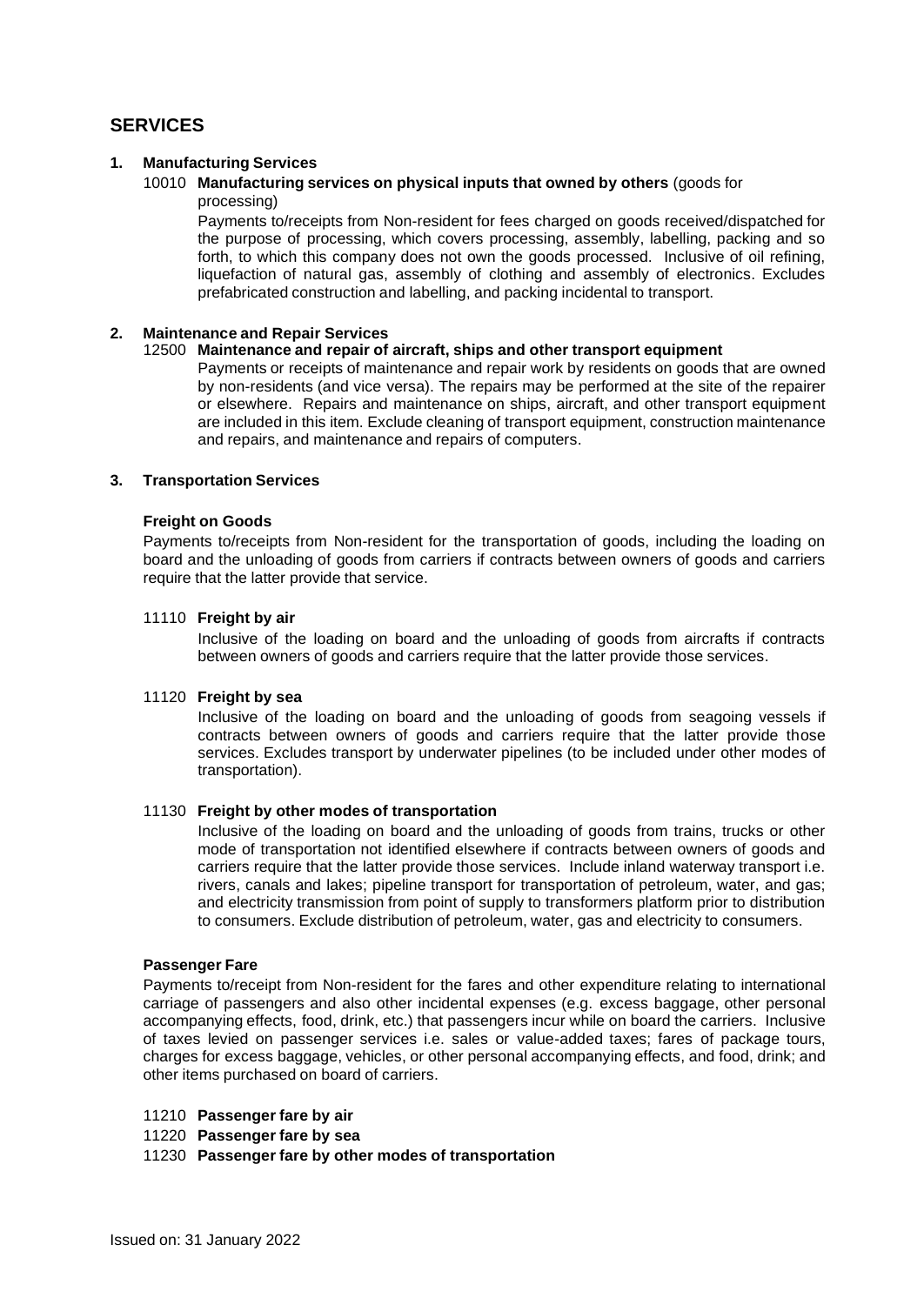## **Airport and Port Services**

#### 12110 **Airport services**

Payments to or receipts from Non-resident for services relating to cargo handling, storage and warehousing charges, pilotage, navigational aid and towage, air traffic control, cleaning of transport equipment in airports and airport landing facilities which are not included in freight services. Inclusive of associated agents' fees such as freight forwarding or brokerage services.

#### 12120 **Port services**

Payments to or receipts from Non-resident for services relating to stevedoring and cargo handling, storage and warehousing charges, harbour dues and fees, anchorage and berthing facilities, tug boat services, pilotage, navigational aid and towage, cleaning of transport equipment at ports which are not included in freight services. Inclusive of associated agents' fees such as freight forwarding or brokerage services.

#### 12130 **Other terminal facilities**

Payments to or receipts from Non-resident for services relating to the process of recovering a ship, its cargo or other property after a shipwreck or other casualty. Inclusive of towing, re-floating, patching or repairing of sunken or grounded vessels or ships.

#### **Charter (Voyage and Slot)**

#### 12210 **Charter of aircraft (with crew)**

Payments to or receipts from Non-resident for the rentals of commercial aircrafts (with crews) for limited periods for the carriage of passengers. Exclude rentals or charters without crews (operating leasing) or financial leases.

#### 12220 **Charter of ships and vessels (with crew)**

Payments to or receipts from Non-resident for the rentals of commercial vessels or ships (with crews) for limited periods for the carriage of passengers. Exclude rentals or charters without crews (operating leasing) or financial leases.

#### 12230 **Charter of other modes of transport (with crew)**

Payments to or receipts from Non-resident for the rentals of commercial coaches and other mode of transport not identified elsewhere (with crews) for limited periods for the carriage of passengers. Exclude rentals or charters without crews (operating leasing) or financial leases.

#### **Postal and Courier Services**

#### 12140 **Postal and courier services**

Payments to or receipts from Non-resident for services of pickup, transport and delivery of letters, newspapers, periodicals, brochures, other printed matter, parcels and packages. Also include post office counter services such as sales of stamps, poste restante services, telegram services and mailbox rental services. Exclude financial services rendered by postal administration entities, mail preparation services (other business services) and services related to postal communication systems (telecommunication services).

#### **Salvage Operations**

## 12400 **Fees for salvage operations**

Payments to/receipts from Non-resident for services provided at terminal facilities for coaches, trucks or other mode of transport not classified elsewhere which are not included in freight services. Inclusive of associated agents' fees such as freight forwarding or brokerage services.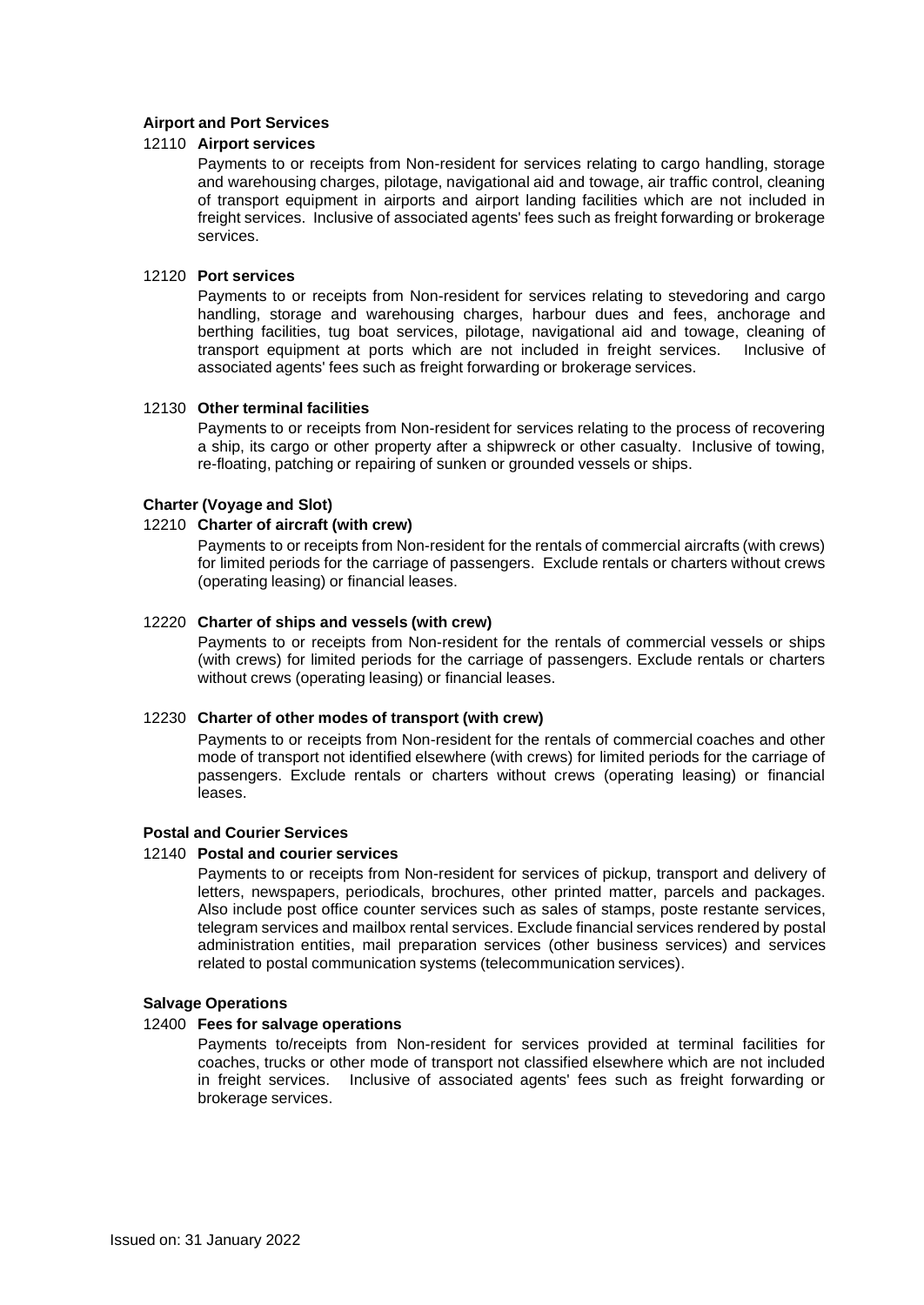## **4. Travel Services (exclude passenger fares)**

#### **Personal Travel**

#### 13110 **Goods and services purchased by travellers**

Payments to or receipts from Non-resident for purchases and sales of travellers' cheques, foreign currencies, bank drafts, and telegraphic transfers for goods and services acquired for use by travellers during their visits to host countries for holidays, participation in sports and other recreational and cultural activities, visits with friends and relatives, etc.

#### 13300 **Travel for pilgrimage and religious observances**

Payments to or receipts from Non-resident for purchases and sales of travellers' cheques, foreign currencies, bank drafts, and telegraphic transfers for goods and services acquired for use by travellers during their visits to host countries for holidays, participation in sports and other recreational and cultural activities, visits with friends and relatives, etc.

## 13400 **Travel for medical treatment**

Payments to or receipts from Non-resident for purchases and sales of travellers' cheques, foreign currencies, bank drafts, and telegraphic transfers for goods and services acquired for use by travellers during their visits to host countries for health treatments, operations or surgeries fees and other health-related purposes.

## 13500 **Education-related**

Payments to or receipts from Non-resident for purchases and sales of travellers' cheques, foreign currencies, bank drafts, and telegraphic transfers for goods and services acquired for use by students during their stay for education-related purposes i.e. short courses, degree, etc.

#### **Business and Official Travel**

## 13210 **Goods and services purchased through business and official travel**

Payments to or receipts from travellers going abroad for all types of business activities; government and international organisations' employees on official travel; and carrier crew stopping off or laying over.

#### 13220 **Goods and services purchased by short term workers**

Payments to or receipts from Non-resident for purchases and sales or provisions of services to seasonal, border and other short-term workers (working permit or contract for a period of lesser than 12 months) in the economy of employment.

#### **5. Construction**

#### 16210 **Construction and installation services in Malaysia**

Payments to or receipts from Non-residents for construction including sub-contracted work (e.g. ports, dams, bridges, roads, airports, oil and gas platform, refineries, floating structures and plants), renovation and installation of electrical and mechanical systems in Malaysia. Includes activities undertaken in connection with the prospecting and exploration of all types of minerals (exclude imports and exports of goods) and including repair and maintenance plant, building, road, fencing and drainage.

#### 16220 **Construction and installation services abroad**

Payments to or receipts from Non-residents for construction including sub-contracted work (e.g. ports, dams, bridges, roads, airports, oil and gas platform, refineries, floating structures and plants), renovation and installation of electrical and mechanical systems abroad. Includes activities undertaken in connection with the prospecting and exploration of all types of minerals (exclude imports and exports of goods) and including repair and maintenance plant, building, road, fencing and drainage.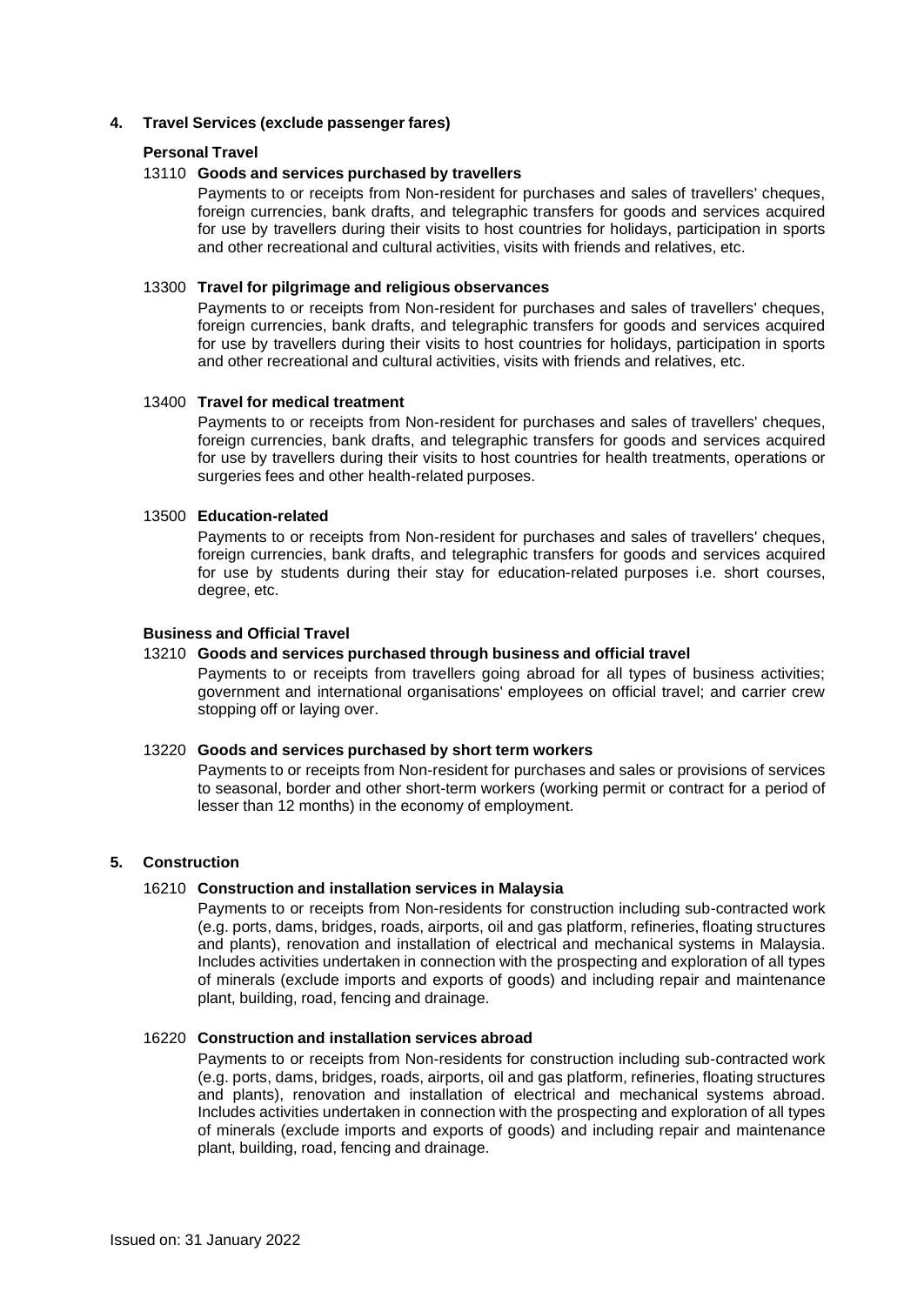#### **6. Insurance/Takaful and Pension Services**

Covers charges for premiums and settlement of claims for services relating to freight insurance/takaful, direct insurance/takaful (life and non-life), and reinsurance/retakaful.

#### 16311 **Premium paid/received on high risk insurance/takaful relating to fire, marine, aviation, etc.**

Payments to or receipts from insurance company's charges for the policy and the service it renders to the policyholders, usually paid in advance relating to high risk insurance/takaful.

#### 16312 **Premiums paid/received on other general insurance/takaful**

Payments to or receipts from insurance company's charges for the policy and the service it renders to the policyholders, usually paid in advance relating to other general insurance/takaful.

#### 16313 **Premium paid/received on life insurance/takaful**

Payments to or receipts from insurance company's charges for the policy and the service it renders to the policyholders, usually paid in advance relating to life insurance/takaful.

#### 16314 **Premiums paid/received on reinsurance/retakaful**

Payments to or receipts from insurance company's charges for the policy and the service it renders to the policyholders, usually paid in advance on reinsurance/retakaful arrangement.

#### 16315 **Premium paid/received on insurance/takaful on goods**

Payments to or receipts from insurance company's charges for the policy and the service it renders to the policyholders, usually paid in advance on exported/imported goods.

## 16321 **Claims settlements on high risk insurance/takaful relating to fire, marine, aviation, etc.** Payments to or receipts from Non-residents on the actual settlement on high-risk insurance/takaful.

#### 16322 **Claims settlements on other general insurance/takaful** Payments to or receipts from Non-residents on the actual settlement on other general

insurance/takaful.

## 16323 **Claims settlements on life insurance/takaful** Payments to or receipts from Non-residents on the actual claims/benefits paid to beneficiaries on life insurance/takaful.

16324 **Claims paid/received on reinsurance/retakaful** Payments to or receipts from Non-residents on the actual claims paid on reinsurance/retakaful.

## 16325 **Claims paid/received on insurance/takaful on goods** Payments to or receipts from Non-residents on the actual claims paid on the insured imported/exported goods.

#### 16332 **Auxiliary insurance services**

Payments to or receipts from Non-residents on the provision of services that are closely related to insurance/takaful and pension fund operations. Inclusive of agents' commissions, insurance brokering and agency services, insurance and pension consultancy services, evaluation and loss adjustment services, actuarial services, salvage administration services, and regulatory and monitoring services on indemnities and recovery services. These services are charged through explicit charges.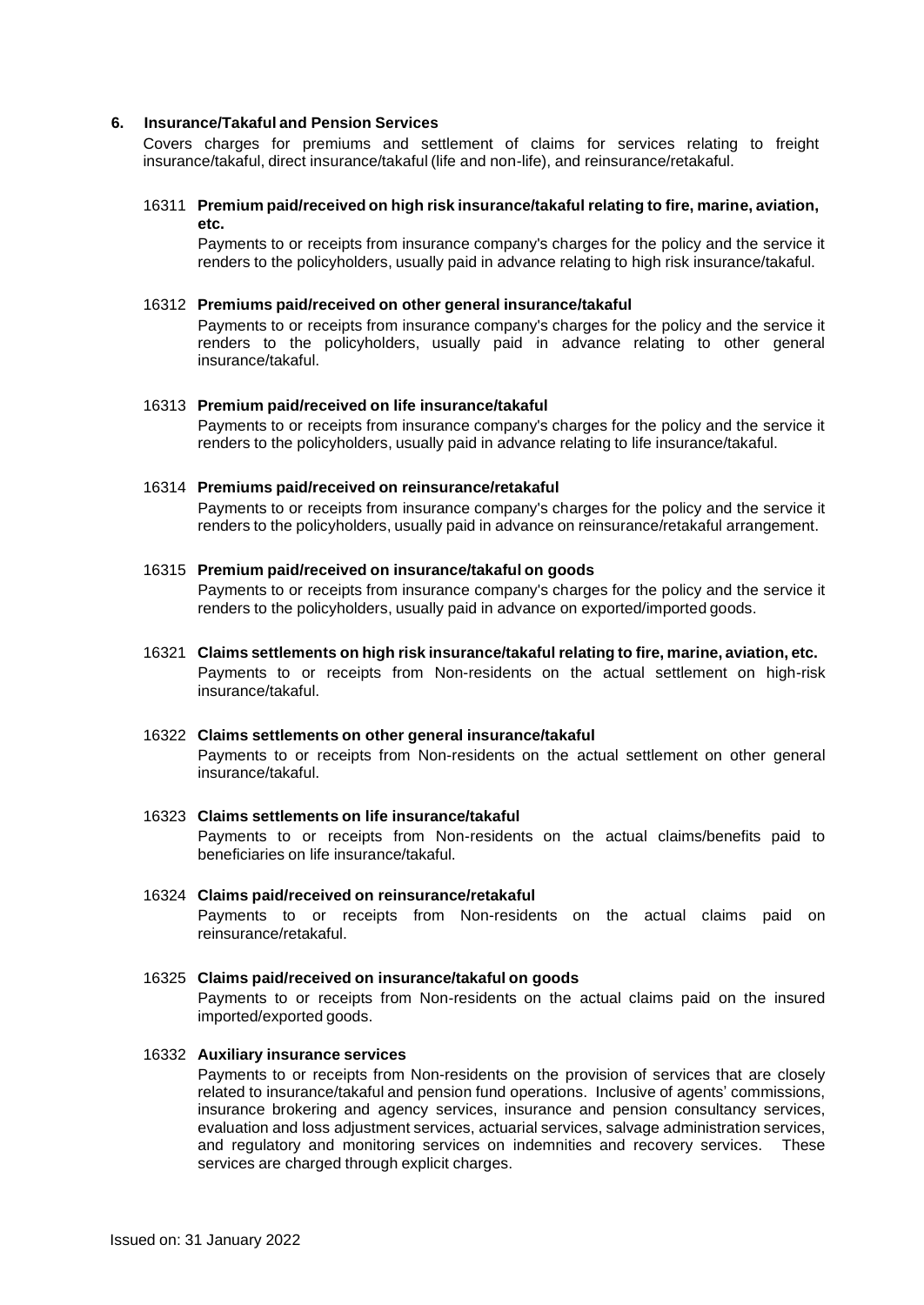### **7. Financial Services**

#### 16410 **Explicitly-charged financial services**

Covers all charges relating to financial intermediation services and auxiliary services (except those of insurance enterprises and pension funds) such as commissions and fees for letters of credit, lines of credit, credit rating services, financial leasing services, foreign exchange transactions, consumer and business credit services, brokerage services, underwriting services, arrangements for various hedging instruments, financial market operational and regulatory services, security custody services, etc. Include early and late repayment fees, penalties and account charges.

### 16420 **Explicit margins on buying and selling of financial instruments**

Covers all charges imposed by dealers or market-makers in financial instruments, if able to be determined explicitly. Alternatively, is equal to the margin between buying and selling prices of foreign exchange, shares, bonds, notes, financial derivatives and other financial instruments.

#### 16430 **Explicitly-charged asset management services**

Covers all charges of holding financial assets on behalf of owners which include administrative expenses such as payments to fund managers, custodians, banks, accountants or lawyers or their own staffs.

## 16440 **Financial intermediation service charges indirectly measured (FISIM)**

Margins between interest payable and the reference rate on loans and deposits (derived transaction).

## **8. Charges Associated with Intellectual Property Rights**

## 16610 **Charges associated with intellectual property rights**

Charges for the use of proprietary rights, such as patents, trademarks, copyrights, industrial processes and designs, trade secrets, and franchises, where rights arise from research and development, as well as from marketing.

#### 16620 **License fees to reproduce and distribute intellectual property**

Charges for licences to reproduce and/or distribute intellectual property embodied in produced originals or prototypes, such as copyrights on books and manuscripts, computer software, cinematographic works and sound recordings, and related rights, such as for the recording of live performances and for television, cable or satellite broadcast.

#### **9. Telecommunications, Computer, and Information Services**

#### 16100 **Telecommunication services**

Covers charges for telecommunication services (transmission of sound, images and other information by telephone, telex, telegram, cable, broadcasting, satellite, e-mail, Internet, facsimile services, teleconferencing, etc).

#### 16510 **Computer services**

Covers charges for hardware and software related services and data processing services which includes sales of customised software and related licenses to use but excluding for reproduction and redistribution; development, production, supply and documentation of customised software, including operating systems, made to order for specific users; noncustomised (mass-produced) software downloaded or otherwise electronically delivered, whether with a periodic license fee or a single payment; license to use non-customised (mass-produced) software provided on a storage device such as a disk or CD-ROM with a periodic license fee; and sales and purchases of originals and ownership rights for software systems and applications. Also include hardware and software consultancy and implementation services, hardware and software installation, maintenance and repairs of computers and peripheral equipment, data recovery services, programming of systems, systems maintenance and other support services such as training as part of consultancy,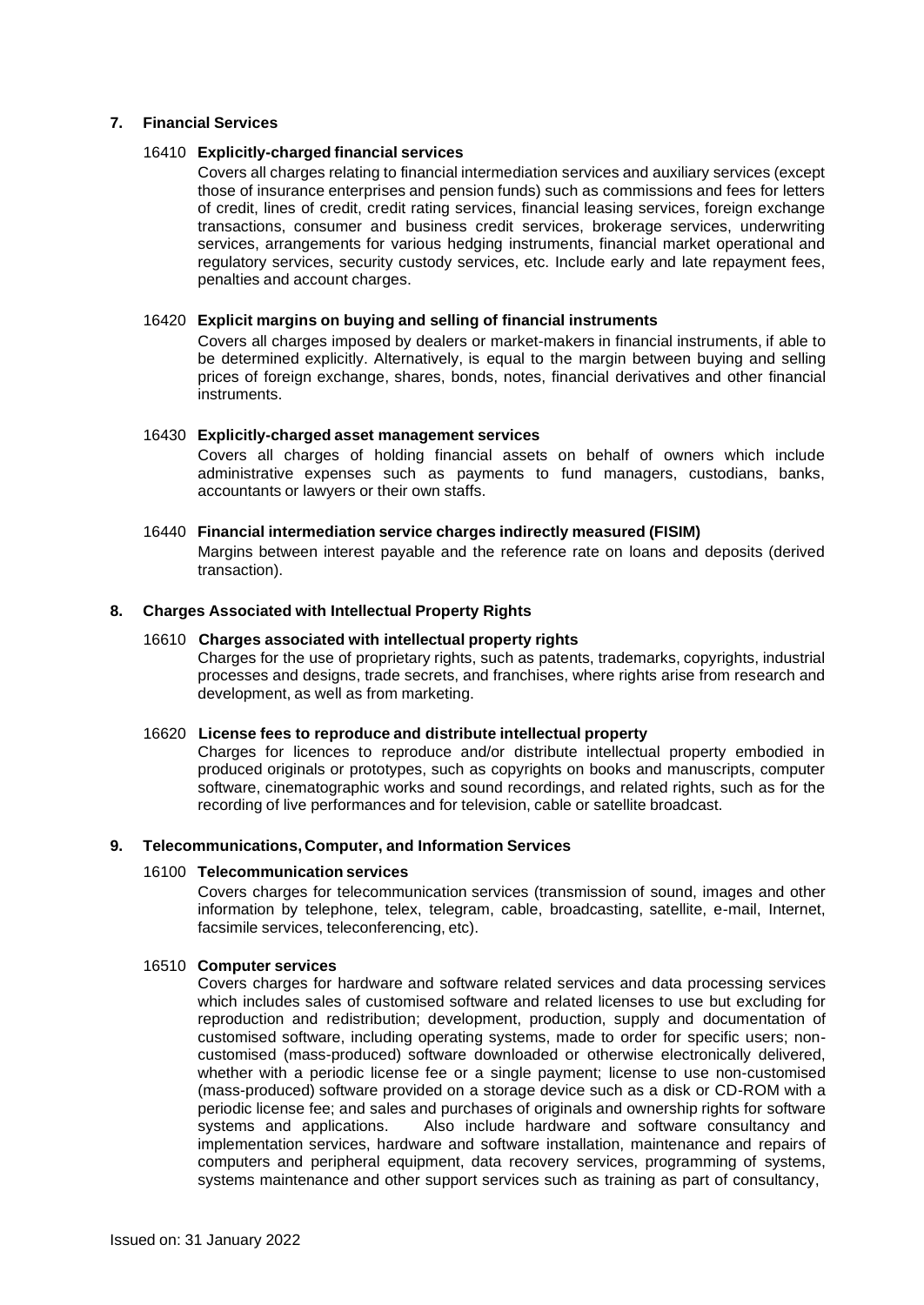data-processing and hosting services, computer facilities management and other related computer services. Exclude purchase and selling of computer hardware.

#### 16520 **Information services**

Covers charges for news agency services and other information services which includes provision of news, photographs, and feature articles to the media; database services such as database conception, data storage and dissemination of data and database, online and magnetic, optical, or printed media and web search portals. Also include direct non-bulk subscriptions to newspapers and periodicals, other online content provision services, library and archive services.

#### **10. Other Business Services**

## **Operating Leasing**

#### 12310 **Rentals/operating leasing of aircraft (without crew)**

Payments to/receipt from Non-resident for operational leases or rental of aircraft (without crews).

#### 12320 **Rentals/operating leasing of ships and vessels (without crew)**

Payments to/receipt from Non-resident for operational leases or rental of ships and vessels (without crews).

#### 12330 **Rentals/operating leasing of other transport equipment (without crew)**

Payments to/receipt from Non-resident for operational leases or rental of other transportation equipment such as railways cars, containers, rigs and etc. (without crews).

#### 16780 **Rentals/operating leasing of dwellings, other buildings and machinery**

Payments to/receipt from Non-resident for operational leases or rental of real estate, i.e. buildings and land; rent and operational lease of structures, machinery and equipment (exclude transport equipment). Exclude rental or operational leases of real estates by international organisations, embassies, or other government-related institutions.

#### **Sharing of Administrative Expenses**

#### 16720 **Sharing of administrative expenses**

Payments to/receipt from Non-resident head offices and branches arising from the sharing of administrative and operating expenses.

#### **Research and Development**

## 16730 **Research and development**

Covers charges for services associated with basic research, applied research, and experimental development of new products and processes. Activities in the physical sciences, social sciences and humanities are covered. This includes the development of operating systems that represent technological advances and commercial research related to electronics, pharmaceuticals and biotechnology. It also includes other product development that may give rise to patents. Outright sales of the results of research and development (such as patents, copyrights, and sale of information about industrial processes) are also included. However, amounts payable for use of proprietary rights arising from research and development are included under 'charges for use of intellectual property.

## **Technical, Trade-Related Services and Other Business Services**

#### 16740 **Architectural, engineering, and other technical services**

Covers charges for services related to architectural design and other development project; planning and project design and supervision of dams, bridges, airports, housing projects, turnkey projects, product testing and certification, drilling services etc. Including repair and maintenance on manufacturing machinery and electrical item.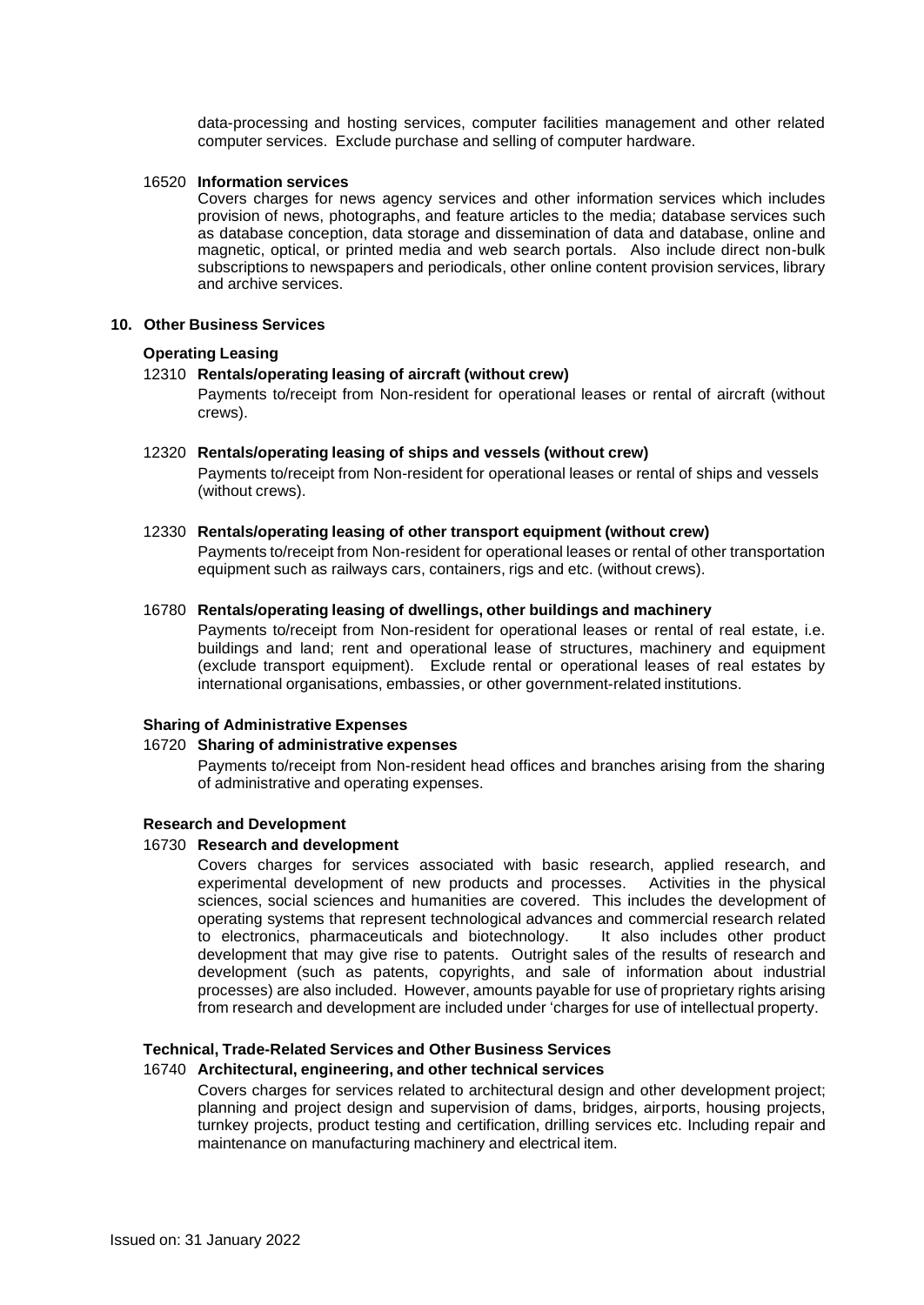#### 16750 **Agricultural, mining, and on-site processing**

Covers charges for services associated with agricultural, mining and oil and gas extraction. Agricultural services include provision of agricultural machinery with crew, harvesting, treatment of crops, pest control, animal boarding, animal care and breeding services. Mining, and oil and gas extraction related services covers drilling, derrick building, repair and dismantling services and oil and gas well casing cementing, mineral prospecting and exploration, as well as mining engineering and geologic surveying.

#### 16791 **Trade-related services**

Covers charges and commissions on goods and service transactions payable to merchants, commodity brokers, dealers, auctioneers and commission agents. These services include, for example, the auctioneer's fee or agent's commission on sales of ships, aircraft and other goods.

#### 16792 **Waste treatment services**

Covers charges for services associated with waste treatment and de-pollution which includes treatment of radioactive and other waste, stripping of contaminated soil, cleaning up of pollution including oil spills, restoration of mining sites, and decontamination and sanitation services. Include other services relating to the cleaning or restoring of the environment.

### 16793 **Other business services**

Covers distribution services related to water, steam, gas and other petroleum products and air-conditioning supply, where these are identified separately from transmission services; placements of personnel, security and investigative services, translation and interpretation; photographic services, publishing, building cleaning and real estate services.

#### **Professional and Management Consulting Services**

#### 16760 **Advertising, market research and public opinion polling services**

Covers charges for advertising, market research for design, creation, and marketing of advertisements by advertising agencies; media placement, including the purchase and sale of advertising space; exhibition services provided by trade fairs; promotion of products abroad; market research; and public opinion polling abroad on various issues. Also includes commissions, brokerage fees levied by non-financial intermediaries.

#### 16771 **Legal services**

Covers charges for services relating to legal advice, judicial and statutory procedures which includes legal advisory, legal representation, drafting services for legal documentation and instruments, certification consultancy, and escrow and settlement services.

#### 16772 **Accounting services**

Covers charges for services relating to accounting, auditing, bookkeeping and tax consulting which includes the recording of commercial transactions for businesses and others, examination services for accounting records and financial statements, business tax planning and consulting, and preparation of tax documents.

#### 16773 **Management consulting services**

Covers charges for services associated with provision of advice, guidance or operational assistance to business and public relations services which includes advisory, guidance and operational assistance services proceeded to businesses for business policy and strategy, overall planning, structuring and control of an organisation. Includes management auditing, market management, human resources, production management and project management consulting, and services related to improving the image of the clients and their relations with public and other institutions.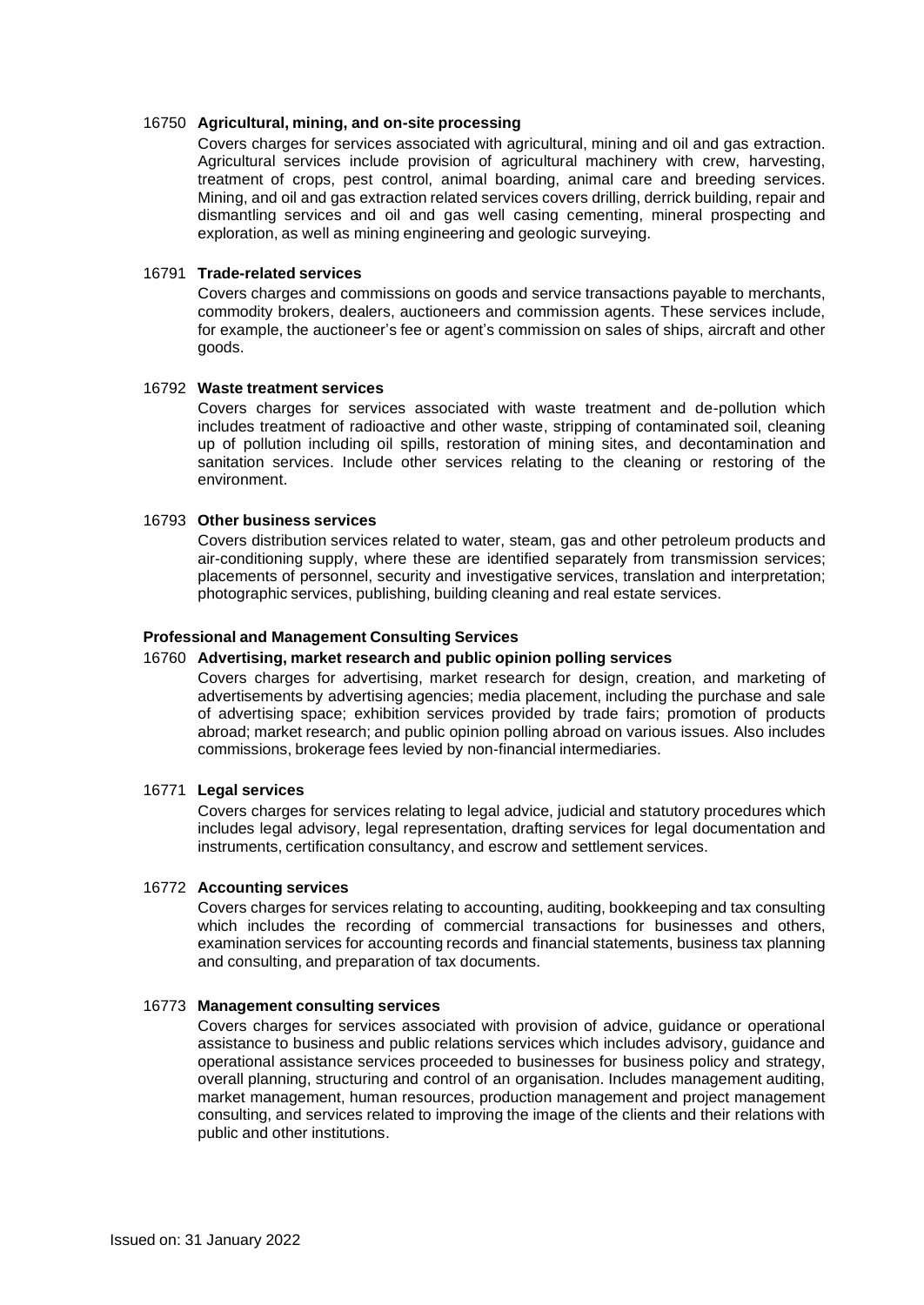#### **11. Personal, Cultural and Recreational Services**

#### 16810 **Audio-visual and artistic related services**

Covers charges relating to audio-visual activities (movies, music, radio and television) and services relating to the performing arts. Includes production of motion pictures, radio and television programmes and musical recordings, performing arts and other live entertainment event presentation and promotion services, mass produced audio-visual products purchased or sold outright for perpetual use electronically, purchases and sales of ownership rights for entertainment such as radio and television broadcast originals, sound recordings, motion pictures, videotapes, television and radio programme over which legal or de facto ownership can be established by copyright, services provided by performing artists, authors, composers, sculptors and models, services provided by independent set, costume and lighting designers. Excludes audio-visuals stored in CD-ROM, disk, or other mediums.

## 16820 **Health services**

Covers charges relating to general and specialised human health services supplied by hospitals, doctors, nurses and paramedical and similar personnel, as well as laboratory and similar services rendered remotely or on-site but the consumer does not leave the economic residence whilst consuming the services. Include diagnostic-imaging services and pharmaceutical, radiology and rehabilitation services.

## 16830 **Education services**

Covers charges relating to all levels of education whether delivered through correspondence courses, via television, satellite or the internet, or by teachers, among others, who supply services directly in host economies.

## 16840 **Heritage and recreational services**

Covers charges relating to services associated with museums and other cultural, sporting, gambling and recreational activities, except those involving persons outside their economy of residence (travel).

#### 16850 **Other personal services**

Covers charges relating to services relating to social services, membership dues of business associations, domestic services, etc.

## **12. Government Services, n.i.e.**

Covers payments to/receipts from Non-residents on account of Government-related transactions not included elsewhere.

#### 15100 **Malaysian government offices abroad and foreign offices in Malaysia**

Transactions with Government offices abroad or foreign offices in Malaysia. (e.g. diplomatic, embassies and students department, military units and other agencies). Including visa.

#### 15200 **International organisations**

Covers transactions between Malaysian Government offices and international organisations.

15300 **Trade missions**

## 15400 **Commission & other charges relating to loan obligations of the Malaysian Government**

#### 15500 **The Bank minting of coins and printing of notes**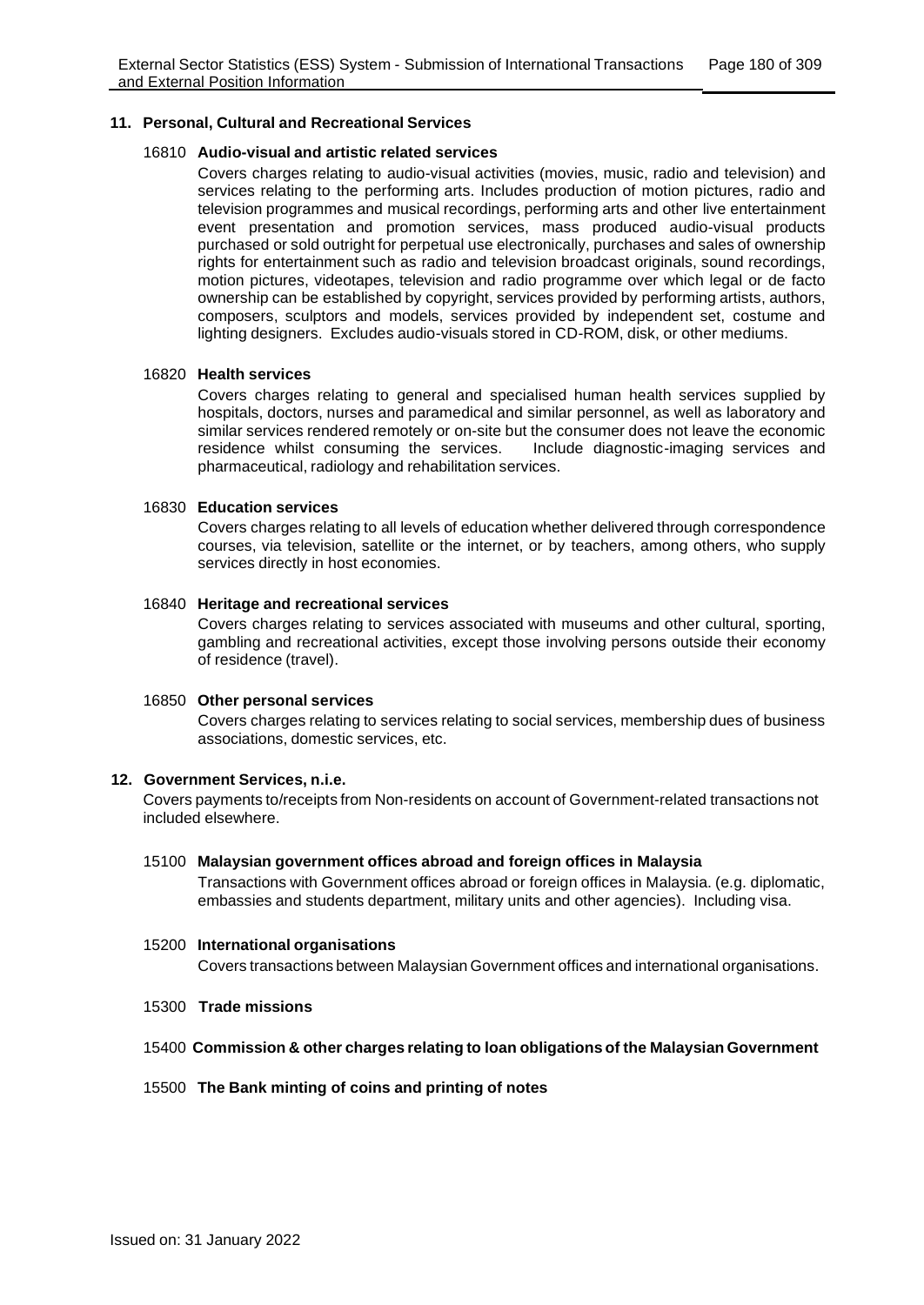#### **13. Other Services Transactions N.C.E.**

## 16900 **Other services transactions not identified elsewhere (to be used upon consultation with the Bank)**

#### 16910 **Refunds relating to services transactions**

To be used for any refund of Services transaction occurring in a different year i.e. original transaction occurred in year 1. Refund occurred in year 2. For refunds occurring in the same year as the original transaction (year of original transaction = year of refund), to use the same Services purpose code as per the original transaction.

## **PRIMARY INCOME**

#### **1. Compensation of employees**

#### 14310 **Wages and salaries in cash**

Covers amounts payable in cash (or any other financial instruments used as means of payments) to employees in return for labour input rendered, before deducting withholding taxes and employees' contributions to social insurance schemes. Included are basic wages and salaries; extra pay for overtime, night work, and weekend work; cost of living allowances, local allowances, and expatriation allowances; bonuses; annual supplementary pay, such as "thirteenth month" pay; allowances for transportation to and from work; holiday pay for official holidays or annual holidays; and housing allowances. Excludes the reimbursement by employers of expenditures made by employees in order to enable them to take up new or relocated jobs (e.g., reimbursement for travel and related expenses) or expenditures on items needed to carry out their work (e.g., tools or special clothing).

#### 14320 **Wages and salaries in kind/benefits attributable to employees**

Covers amounts payable in the form of goods, services, interest forgone, and shares to employees in return for labour input rendered. Include meals; accommodation; sports, recreation, or holiday facilities for employees and their families; transportation to and from work; goods and services from the employer's own processes of production; bonus shares distributed to employees; and so forth. The goods or services may be provided free or at a reduced cost. Also includes the Employee Stock Options (ESOs).

#### 14330 **Employer's social contributions**

Contributions paid by employers on behalf of employees to social security schemes or to private insurance or pension funds in order to secure benefits for employees.

#### **2a. Investment Income**

### 14110 **Direct investment income**

Refers to profits and dividends received from/paid to Non-resident as a result of a direct investor's investment in branches, subsidiaries and associates operating outside in the host economy.

#### 14120 **Portfolio investment income**

Refers to dividends received from/paid to Non-residents arising from holdings of equity shares and other forms of participation in the equity of enterprises.

### 14140 **Investment income attributable to Non-resident policyholders in insurance, pension schemes and standardised guarantees**

Refers to:

- (a) Investment income earned on the assets invested to meet insurance companies' provision liabilities is attributable to insurance policyholders (premium supplements); and
- (b) Investment income attributable to beneficiaries of pension schemes and is repaid to the pension fund (premium supplements for life).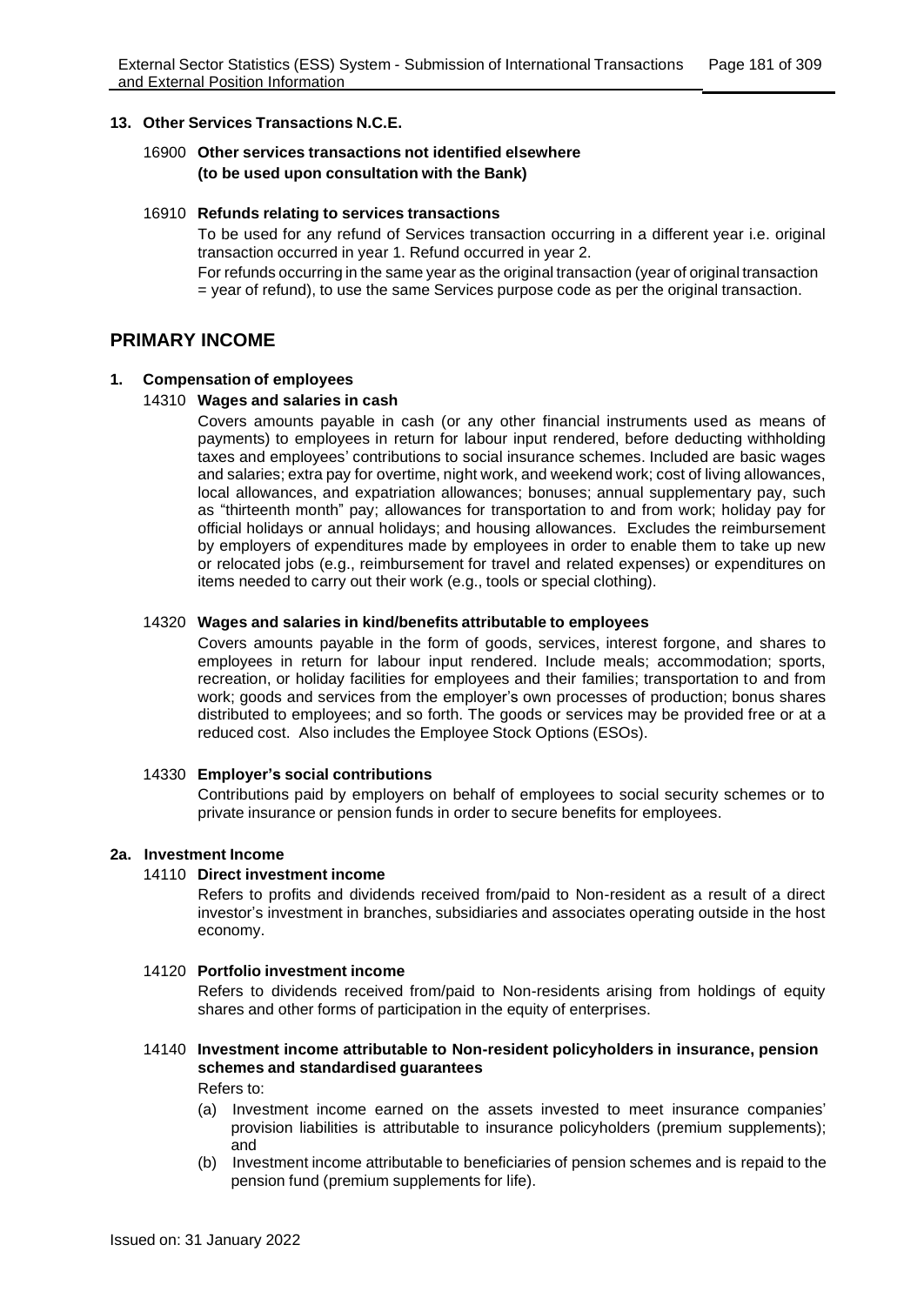#### **2b. Interest Income**

- 14210 Interest paid to/ received from **related** Non-resident company relating to loan obligations, including non-participating preference shares and financial leases.
- 14220 Interest paid to/ received from **non-related** Non-resident company relating to loan obligations, including non-participating preference shares and financial leases.
- 14230 Interest paid to/received from Non-residents on deposits and negotiable instruments of deposits (NIDs).
- 14240 Interest paid to/received from Non-residents on investment in bonds and notes.
- 14250 Interest paid to/received from Non-residents on money market instruments/financial derivatives.
- 14260 Interest paid to/received from Non-residents on Cash Pooling arrangement.

#### **3. Other Primary Income**

#### 14410 **Taxes on products and productions**

Covers cross-border payments/receipts of taxes on products; which includes value-added taxes, import duties, export taxes, and excise; on productions; which includes payroll taxes, recurrent taxes on buildings and land, and business licenses.

#### 14420 **Subsidies on products and productions**

Covers cross-border payments/receipts of subsidies on products and productions.

#### 14430 **Rental on natural resources**

Covers income receivable for putting national resources at the disposal of Non-residents. Include amounts payable for the use of land extracting mineral deposits and other subsoil assets, and for fishing, forestry, and grazing rights (also known as royalties). Also include government charges on usage on land designated for embassies or military bases.

## **SPECIAL TRANSACTIONS**

- 17010 Inter-company settlement for **offsetting** payables against receivables. **(Applicable for company that submits monthly Inter-company Account Report to the Bank)**
- 17020 Transfer by a company to/from its **own** current account overseas. **(Applicable for company that submits monthly Overseas Account Report to the Bank)**
- 17030 Bilateral trade transactions. **(For use by the Bank only)**
- 17040 Transfer of funds between overseas accounts of same resident company. **(Applicable for monthly Overseas Account report)**
- 17050 Transfer of funds between banking institutions' nostro accounts on behalf of specific resident company. **(Only upon instruction from the Bank)**
- 17060 Transfer of funds between overseas accounts maintained by different resident companies. **(Applicable for monthly Overseas Account report)**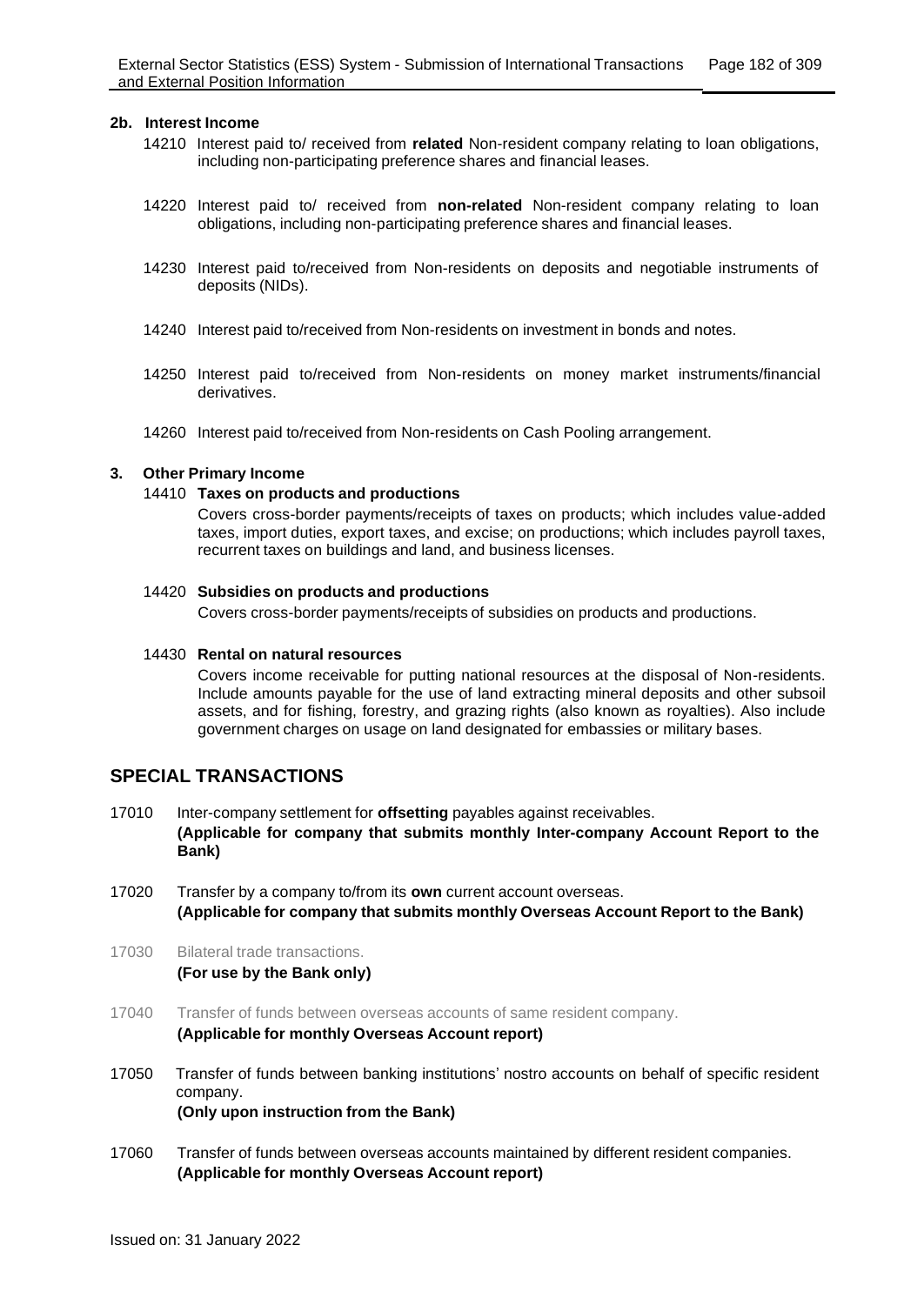- 17070 Transfer by a resident (exclude bank) to/from current account overseas of another resident company.
- 17080 Settlement between Remittance Services Providers (RSPs) with resident financial institutions. **(Applicable for company that submits monthly Settlement RSP Report to the Bank)**

# **SECONDARY INCOME**

## **1. Government Sector (Covers Malaysian Government's Receipt from/Payment to Non-resident)**

## 21110 **Grants, aid, donations, and unclaimed monies**

Gifts of food, clothing, other consumer goods, medical supplies, etc. associated with relief efforts in the wake of famine, earthquakes, other natural disasters, war, or other actions (administrative costs directly associated with aid are included).

## 21120 **Pension and gratuity**

Contributions for pension funds and gratuity between resident/Non-resident government as one party and resident/Non-resident employees as the other party.

### 21131 **Taxes on income, wealth, and other taxable assets**

Covers transfers on payments or receipts of taxes levied on income earned by Non-residents from the provision of labour or financial assets including capital gains arising from assets to the Malaysian Government. Includes taxes on interest and dividends and taxes on financial transactions such as taxes on issue, purchase and sales of securities.

## 21132 **Fines and penalties**

Covers transfers on payments or receipts of fines and penalties imposed by/to Non-residents by courts of law to Malaysia Government.

#### 21133 **Social contributions and benefits**

Covers transfers on payments or receipts of actual contributions made by households to social security schemes and employment related schemes to Malaysia Government and actual claims by policyholders of social security schemes and employment related schemes from Malaysia Government excluding pensions and gratuity.

## 21140 **Compensation and pledging**

Compensation arising from court awards and default contract; pledging of security deposits and performance/tender bonds.

## **2. Private Sector (Financial Corporations, Nonfinancial Corporations, Households and NPISHS)**

#### 21210 **Grants and gifts**

Transfers in the form of gifts and dowries to individuals and contributions, donations or grants to non-profit organisations.

#### 21220 **Workers' remittances**

Covers transfers by migrants who are employed in new economies. (A migrant is a person who comes to an economy and stays, or is expected to stay, for a year or more).

#### 21230 **Legacies, compensations, and prizes**

Transfers on account of legacies, inheritances and court awards including alimony, fines and compensation for damages; compensation and other settlements for default in commercial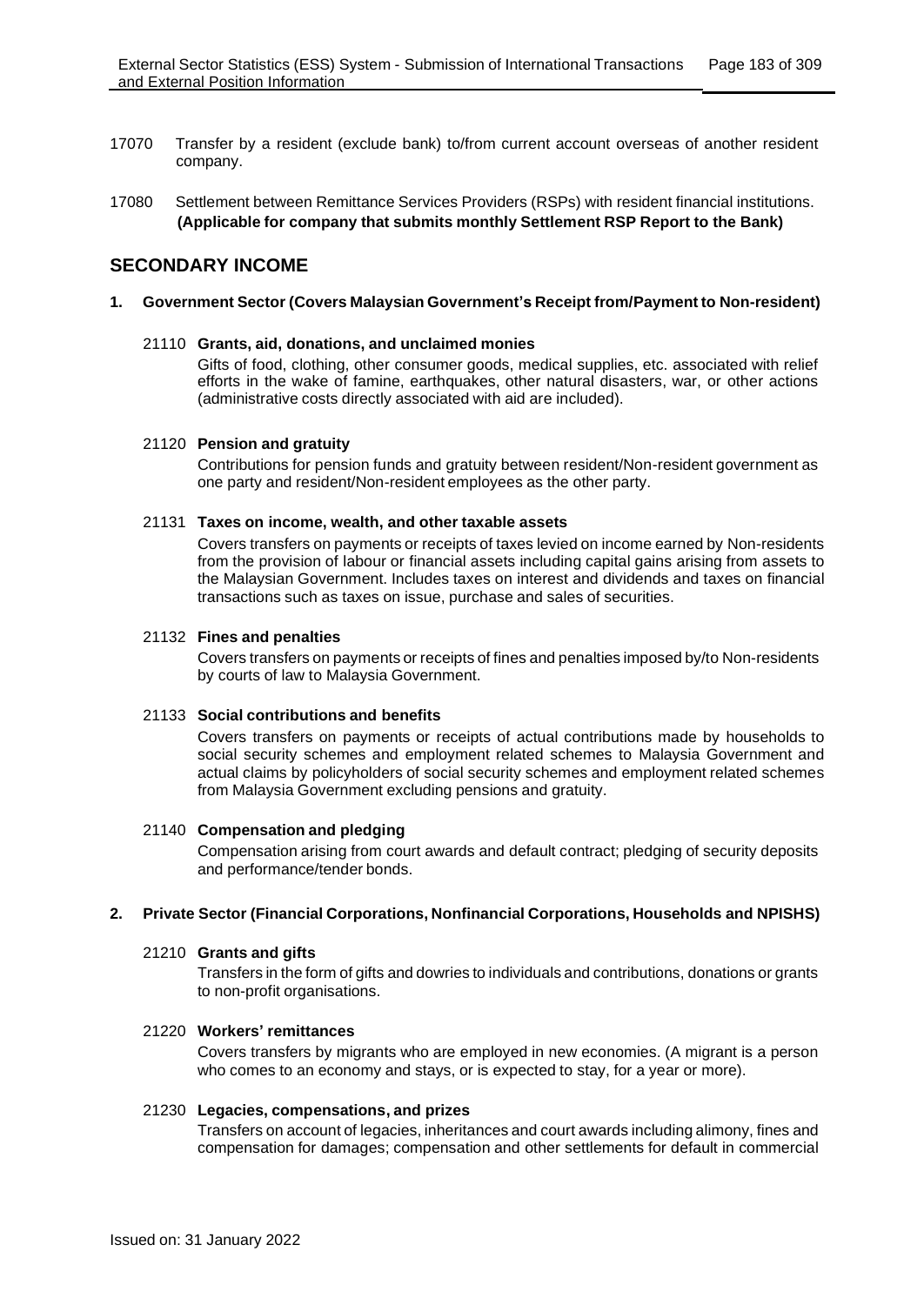contracts (not covered by insurance), prizes and winnings; pledging of security deposits and performance/tender bonds.

#### 21241 **Taxes on income, wealth and other taxable assets**

Covers transfers on payments or receipts of taxes levied on income earned by Non-residents from the provision of labour or financial assets including capital gains arising from assets. Includes taxes on interest and dividends, taxes on financial transactions such as taxes on issue, purchase and sales of securities.

#### 21242 **Fines and penalties**

Covers transfers on payments or receipts of fines and penalties imposed by/to Non-residents by courts of law. Exclude fines and penalties imposed or paid by the Malaysian government (refer current transfer for Government Sector).

- 21245 Net premiums on non-life insurance and standardised guarantees.
- 21246 Non-life insurance claims and calls under standardised guarantees.

# **CAPITAL ACCOUNT**

## **1. Gross Acquisition/ Disposal of Non-Produced, Non-Financial Assets** 23000 **Acquisition/ disposal of non-produced, non-financial assets**

Comprises acquisition or disposal of non-produced, tangible assets (land and subsoil assets) acquisition or disposal of non-produced, intangible assets, such as patents, copyrights, trademarks, franchises, goodwill, etc. and leases or other transferable contracts.

#### **2. Government sector (Covers Malaysian Government's receipt from/payment to non-resident)** 22110 **Debt forgiveness**

Government creditor entity formally agrees to forgive all or part of the obligations of the debtor entity. (For use by the Bank only).

## 22130 **Other capital transfers**

Includes investment grants, in cash or in kind, made by governments to Non-residents, or vice versa, to finance all or part of the cost of acquiring fixed assets. Also include inheritance taxes, death duties, gift taxes, and compensation payments by government to Non-residents for damages to capital assets or serious injuries.

#### **3. Private Sector (Financial Corporations, Nonfinancial Corporations, Households and NPISHS)** 22210 **Debt forgiveness**

Non-government creditor entity formally agrees to forgive all or part of the obligations of the debtor entity. (For use by the Bank only).

## 22220 **Migrant transfer**

Contra entries to the flows of goods and changes in financial items that arise from the migration (change of residence for at least a year) of individuals from one economy to another.

#### 22230 **Other capital transfers**

Includes investment grants, in cash or in kind, made by non-government entities to Nonresidents, or vice versa, to finance all or part of the cost of acquiring fixed assets. Also include inheritance taxes, death duties, gift taxes, and compensation payments by nongovernment entities to Non-residents for damages to capital assets or serious injuries.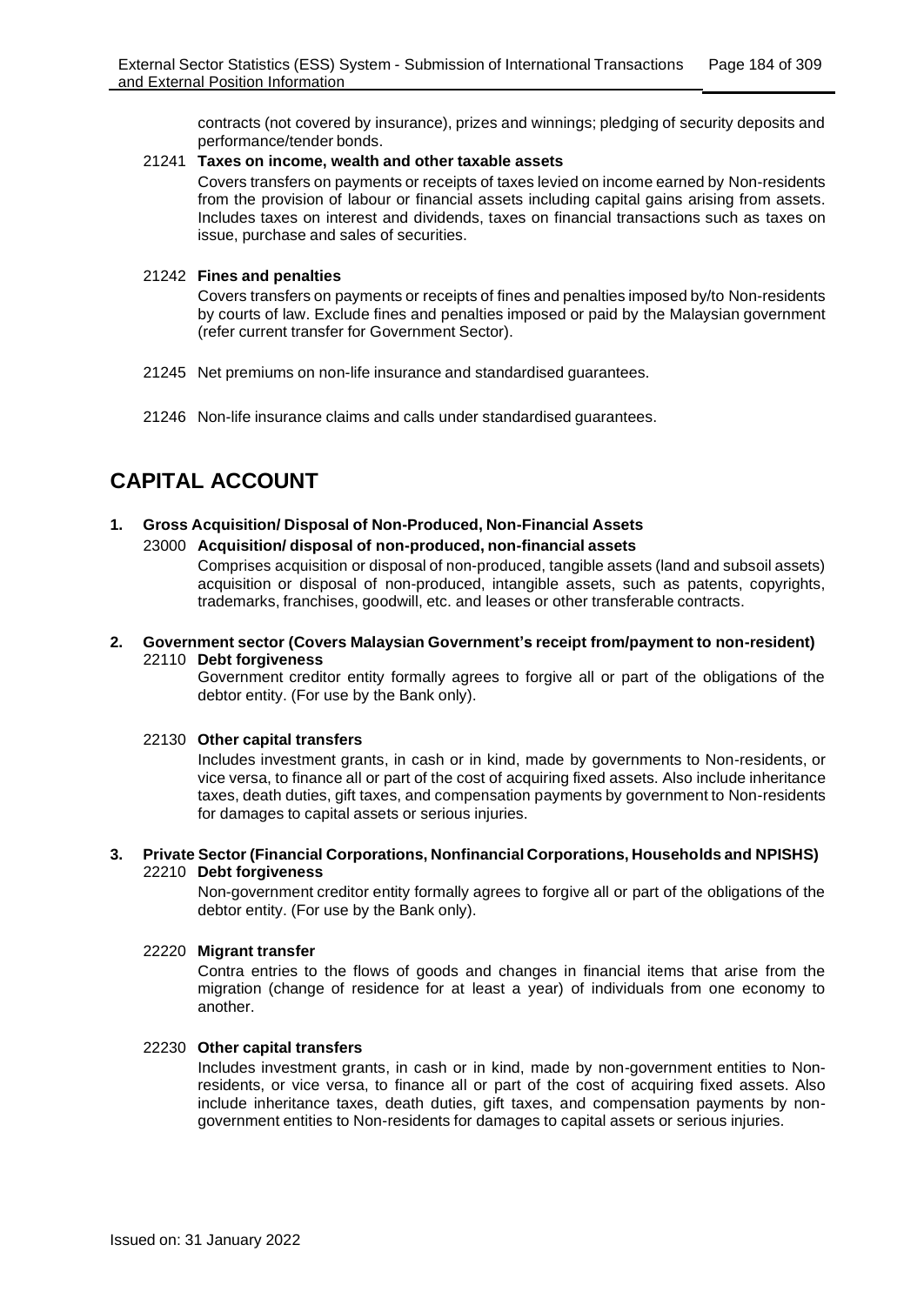# **FINANCIAL ACCOUNT**

# **DIRECT INVESTMENT**

## **1. Equity Capital**

Investment through the setting up and expansion of business entities in Malaysia/abroad, including joint ventures and takeovers. In general, such investment would involve owning 10% or more of the ordinary share capital or voting power, and/or with effective voice in management of the investee company. Also include participating redeemable/non-redeemable preference shares.

#### 35130 **Mergers and acquisitions**

Arise when two or more companies agree to combine into a single operation. Acquisitions involve the purchase of one company or group of companies or owning more than 50% share which will change the controlling power of the company.

## 35140 **Equity investment other than mergers and acquisitions**

Equity investment (with no change in the controlling power of the company) of a parent company i.e. direct investor in its subsidiaries or affiliates i.e. direct investment enterprise, through the purchase of existing shareholders' interests or subscription in the expanded paid up capital of the entity, or through share swaps. Also includes equity investment for the establishment of a new entity.

## 35200 **Liquidation of investment**

Refer to the payment/receipt of funds arising from the sale of businesses owned by foreign/domestic owners of such businesses in Malaysia/abroad.

#### 35300 **Head office accounts in branches**

Capital provided to /received by branches from head office with no repayment obligation.

## 35400 **Capital Expenditure in Special Enterprises/Projects**

Capital expenditure in special enterprises/projects by agreement and no entity is created. Inclusive of cash calls. **(to be used upon consultation with the Bank)**

## **2. Credit Facilities (Related, Relationship is tagged as '1')**

#### **Term loan**

Refer to credit facility granted for a fixed period and with repayments based on agreed schedule. To be classified under long term or short term.

#### **Long-term Term Loans**, whereby the original tenure **exceeds one year**

- 31111 Extension/receipt (drawdown) of long-term term loan to/from Non-resident
- 31112 Repayment of principal to/by Non-resident on long-term term loan
- 31113 Prepayment of principal to/by Non-resident on long-term term loan

#### **Short-term Term Loan**, whereby the original tenure is **one year or less**

31121 Extension/receipt (drawdown) of short-term term loan to/from Non-resident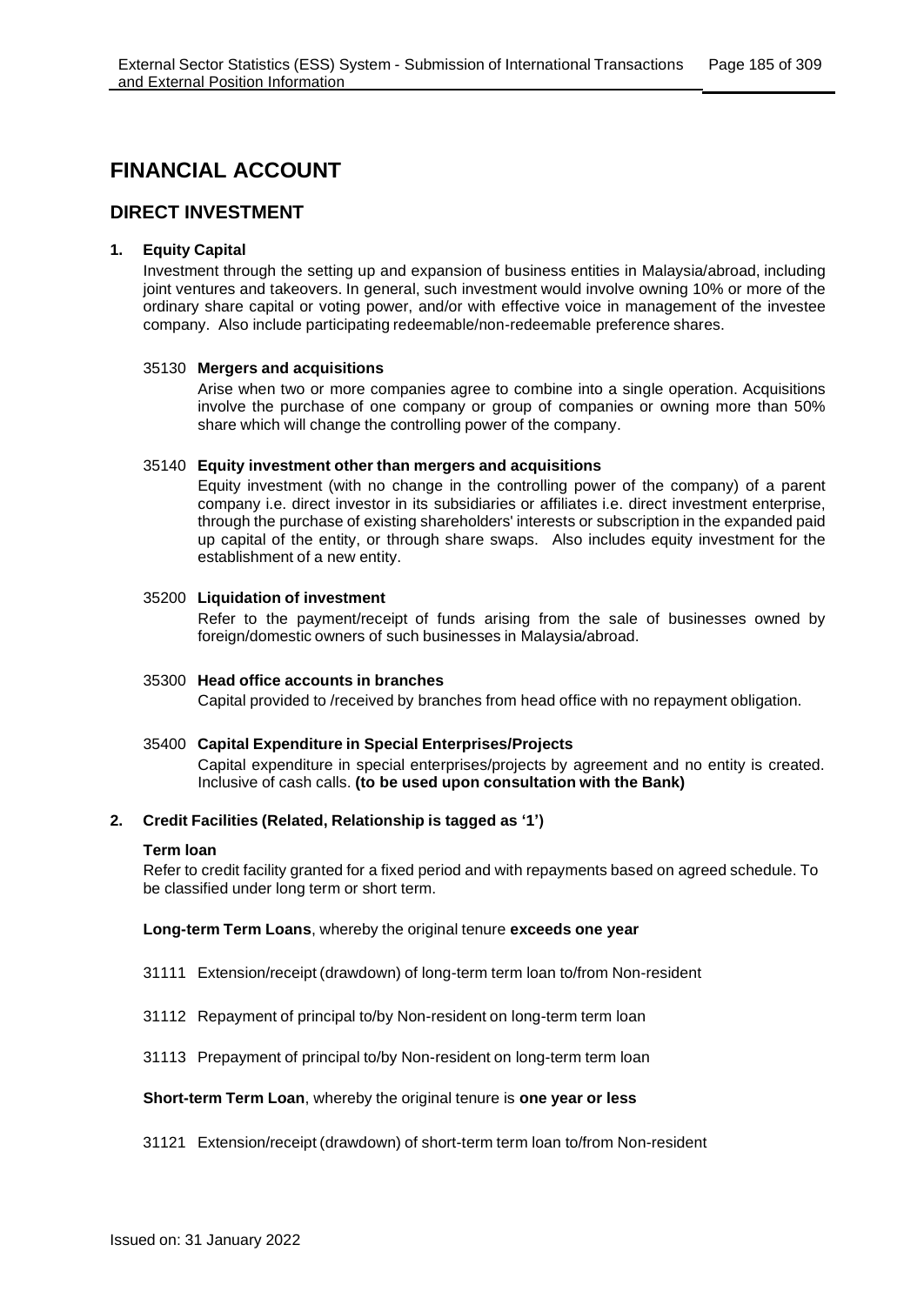31122 Repayment of principal to/by Non-resident on short-term term loan

31123 Prepayment of principal to/by Non-resident on short-term term loan

#### **Non-participating redeemable/non-redeemable preference shares**

Refers to preference shares, which entitle the holder to a fixed rate of dividend but do not provide for participation in the distribution of the residual value upon dissolution of an incorporated enterprise. To be classified as a long-term facility.

#### 31311 **Issuance**

Payment to/receipt from Non-resident arising from residents' subscription to/issuance of the non-participating redeemable/non-redeemable preference shares.

## 31312 **Redemption**

Payments to/receipt from Non-resident upon redemption date of the non-participating redeemable/non-redeemable preference shares.

#### **Financial lease**

Refers to an agreement under which a lessee contracts to pay a sum of money (to be classified as repayment/prepayment) to the lessor for the use of the asset for most or all of its expected economic life. The lessee is deemed to be owner of the asset being financed, and assumed the rights, risk, rewards and responsibilities of ownership. To be regarded as long term facility.

- 31411 Financial lease extension to/receipt from Non-residents
- 31412 Repayment of financial lease to/receipt from Non-residents
- 31413 Prepayment of financial lease to/receipt from Non-residents

#### **Revolving credit/overdraft facilities**

Revolving credit is a commitment by a bank to lend a specified amount to a customer under predefined terms and it is automatically renewed for the same amount over a given period. An overdraft is an advance/facility granted by a bank under the current account, whereby the customer is authorized to draw on the account up to an approved limit. These facilities are to be **classified as short-term facilities**.

- 31511 Credit facilities extension to/receipt from Non-resident
- 31512 Repayment of credit facilities to/by Non-resident
- 31513 Prepayment of credit facilities to/by Non-resident

#### **Cash Pooling**

Refers to financial arrangement undertaken by a group of related companies with formal agreement to centralise their cash surplus at the group level.

#### **Long-term cash pooling,** whereby the original tenure **exceeds one year**

- 31611 Extension/receipt of cash pooling from Non-resident
- 31612 Repayment of cash pooling to/by Non-resident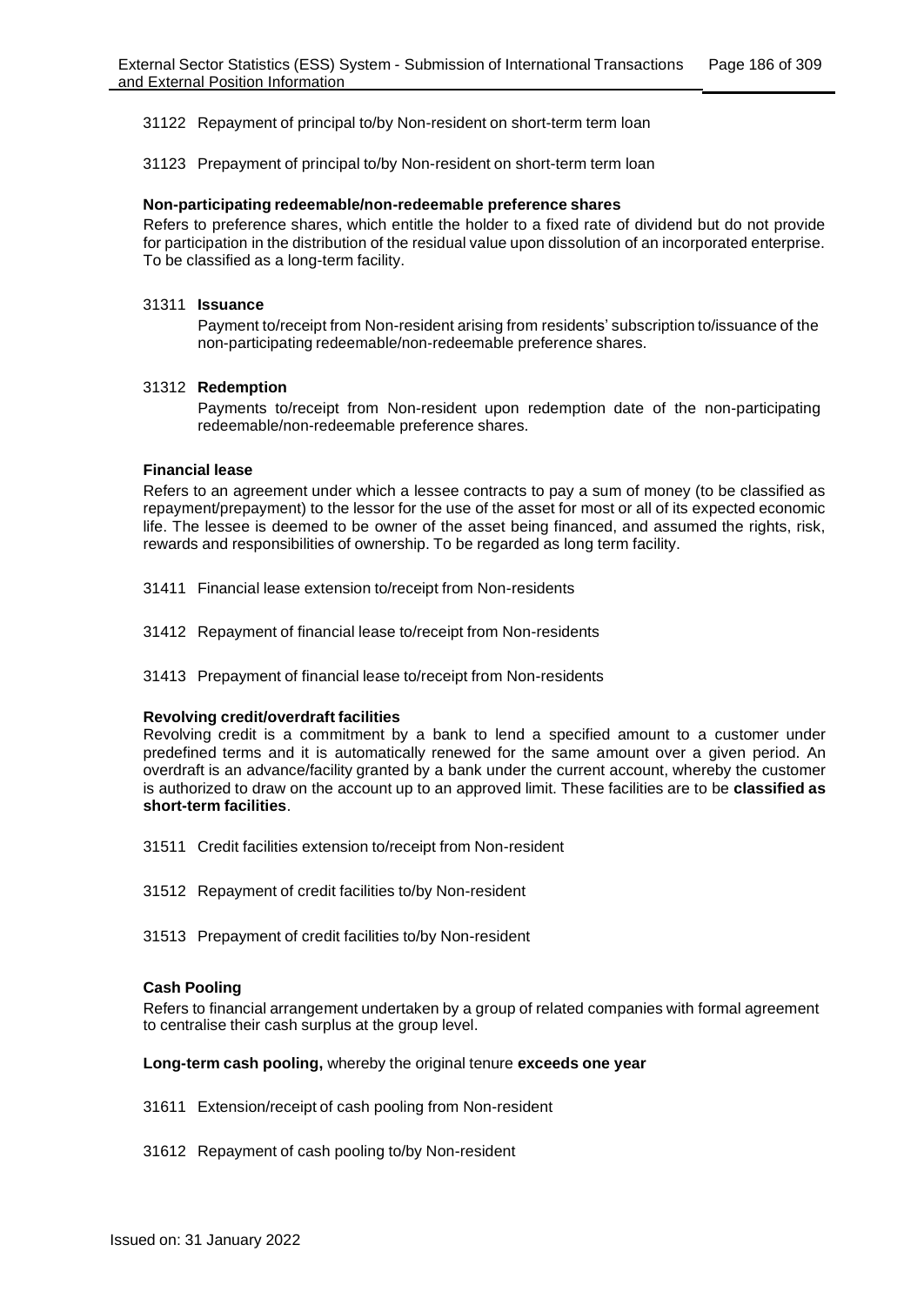31613 Prepayment of cash pooling to/by Non-resident

**Short-term cash pooling**, whereby the original tenure is **one year or less**

- 31621 Extension/receipt of cash pooling from Non-resident
- 31622 Repayment of cash pooling to/by Non-resident
- 31623 Prepayment of cash pooling to/by Non-resident

#### **Other loan facilities**

Refer to all other credit facilities which are not classified above, example, inter-company loans and advances with no fixed repayment period, repurchase agreement, domestic/foreign trade bills purchased, factoring, trust receipts and other trade facilities. **To be classified under long term or short term**.

Other long-term loan facilities, whereby the original tenure **exceeds one year**.

- 31911 Extension to /receipt from Non-resident
- 31912 Repayment of other loans facilities to/by Non-resident
- 31913 Prepayment of other loans facilities to/by Non-resident

Other short-term loan facilities, whereby the original tenure is **one year or less**

- 31921 Extension to /receipt from Non-resident
- 31922 Repayment of other loans facilities to/by Non-resident
- 31923 Prepayment of other loans facilities to/by Non-resident

#### **3. Real Estates**

Purchase/sale of real estate in Malaysia, including the buying and selling of lands for commercial/residential purposes.

- 39111 Purchase/sale of real estate in Malaysia (commercial)
- 39112 Purchase/sale of real estate in Malaysia (residential)
- 39121 Purchase/sale of real estate abroad (commercial)
- 39122 Purchase/sale of real estate abroad (residential)

## **PORTFOLIO INVESTMENT**

#### **1. Equity Securities**

#### **Corporate Stocks and Shares**

Purchase/sale of listed and unlisted equity shares, unit trusts units, Transferable Subscription Right (TSR) and any rights issue or option in respect of such rights. Also include participating preference shares.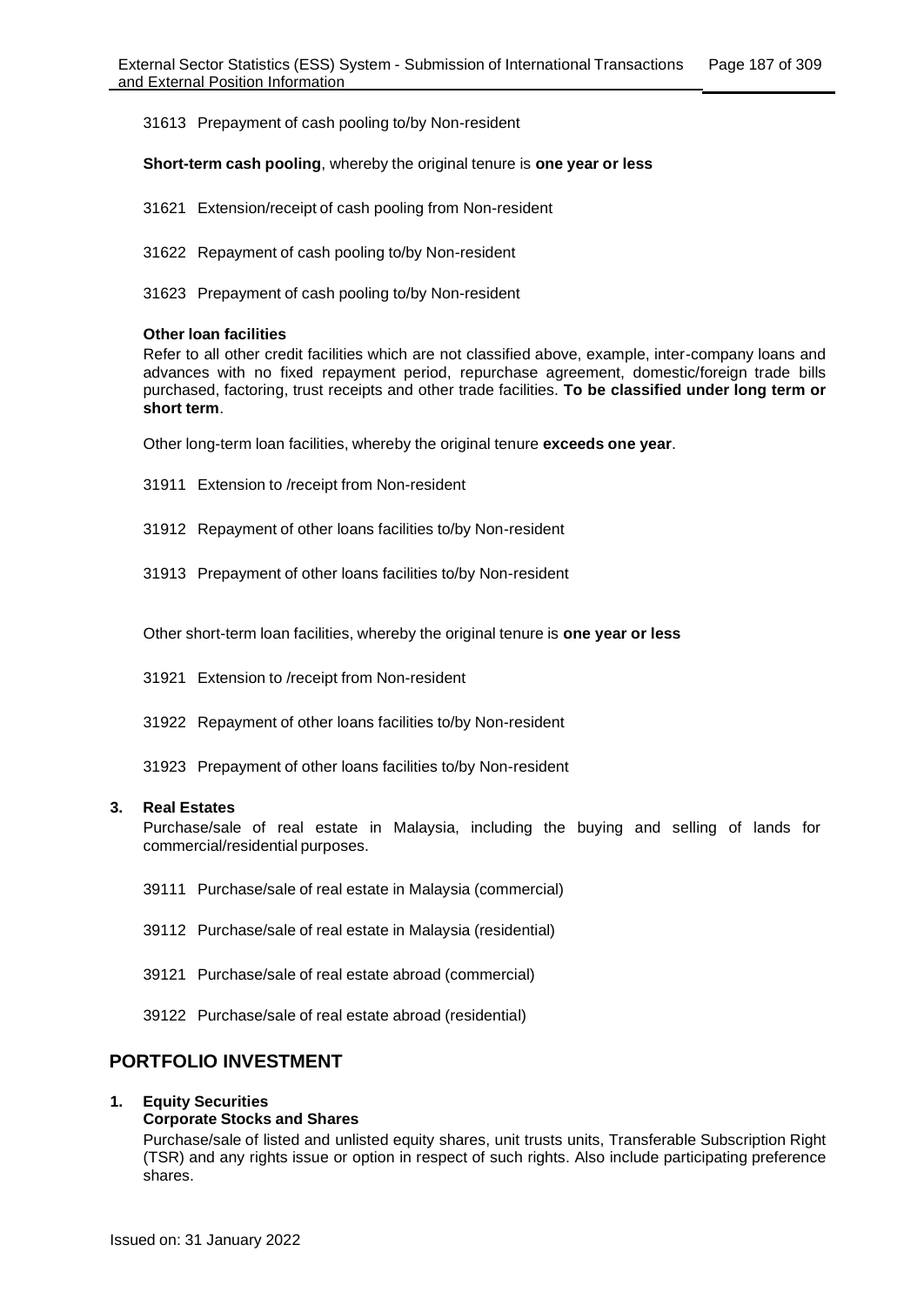- 36110 Issued by residents in domestic capital market.
- 36120 Issued by residents in international markets.
- 36130 Issued by Non-residents in international markets.
- 36140 Issued by Non-residents in domestic capital market.

#### **2. Debt Securities**

#### **Bonds and Notes**

Purchase/sale of private debt securities, bonds, debentures, notes and any similar debt instruments with original tenure of **more than one year**.

- 36210 Issued by residents in domestic capital market.
- 36220 Issued by residents in international markets.
- 36230 Issued by Non-residents in international markets.
- 36240 Issued by Non-residents in domestic capital market.

#### **Money Market Instruments**

Purchase/sale of money market or negotiable instruments with original tenure of **more than one month and up to one year**. Includes treasury bills, commercial and finance papers, banker's acceptances and negotiable instruments of deposits.

- 36310 Issued by residents in domestic capital market.
- 36320 Issued by residents in international markets.
- 36330 Issued by Non-residents in international markets.
- 36340 Issued by Non-residents in domestic capital market.

#### **Government Securities**

Debt securities issued by governments and government-related agencies with **original tenure of more than one year.**

- 36410 Purchase/sale of Malaysian Government securities.
- 36420 Purchase/sale of Foreign Government securities.

## **FINANCIAL DERIVATIVES**

Covers financial instruments linked to either specific financial instruments or indicators or to particular commodities that may be purchased or sold at a future date.

37100 **Swaps**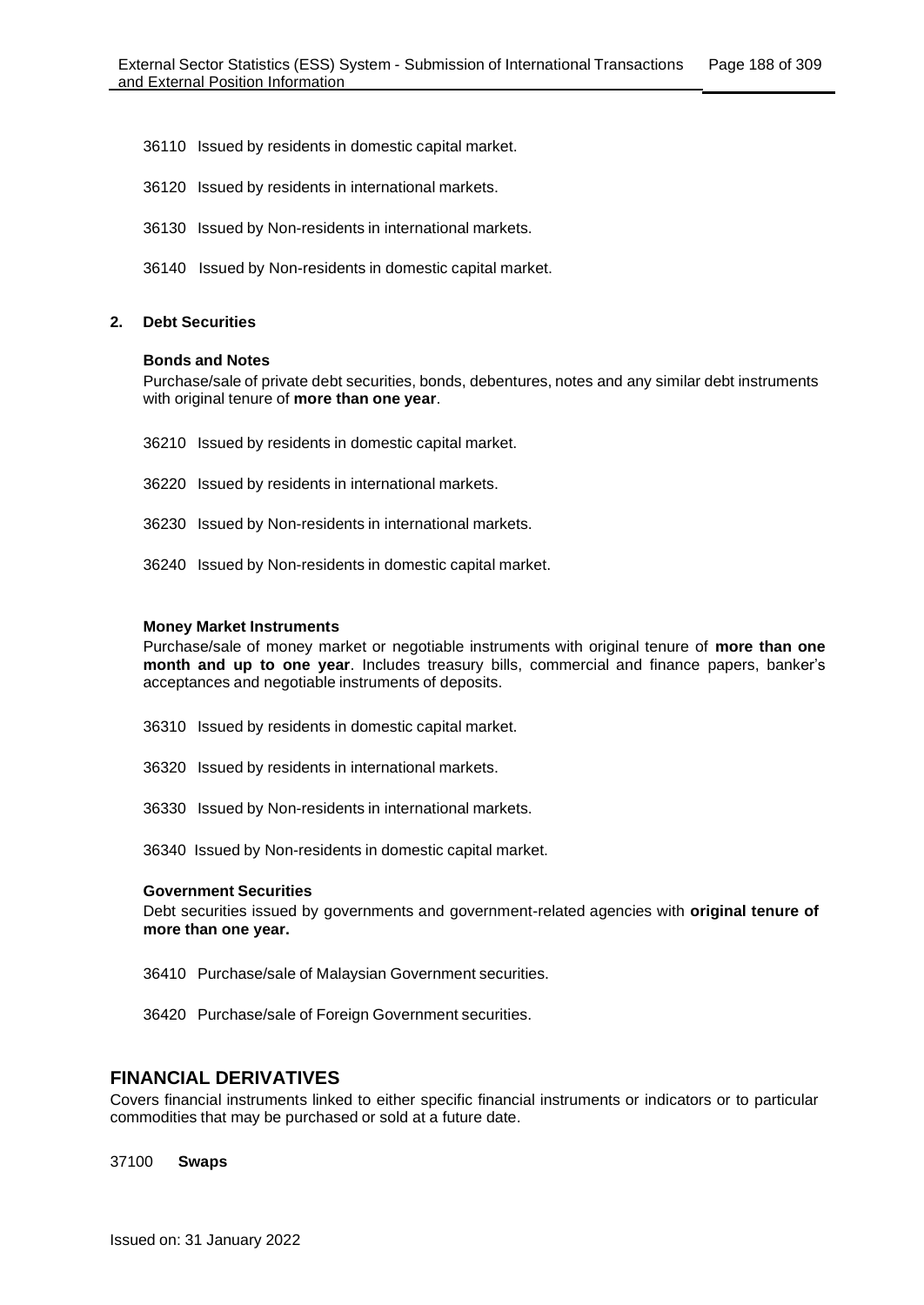Refers to a contractual agreement involving two parties agreeing to exchange, over time and according to predetermined rules, streams of payment on the same amount of indebtedness.

### 37200 **Forwards**

Refers to agreement whereby the counterparties agree to exchange, on a specified date, a specified quantity of an underlying item (real or financial) at an agreed-upon contract price (the strike price).

### 37300 **Futures**

Refers to a contractual agreement between a buyer and seller to take/deliver a standard quantity and quality of an underlying instrument or commodity at an agreed price on a specified date.

## 37400 **Options**

Refers to a contract, which gives the holder the right, without obligation, to purchase or sell certain quantity of an underlying asset at a stipulated price on or before a specified date.

#### 37900 **Other derivatives**

Includes warrants and other derivatives.

## 33000 **Employee stock options**

# **OTHER INVESTMENT**

## **1. Deposits**

39210 Placement/withdrawal of deposits of residents with/from financial institutions abroad.

- 39220 Placement/withdrawal of deposits of residents with/from offshore financial institutions in Labuan.
- 34000 Subscriptions/ Contributions to/ Reimbursement from International Organisations Subscriptions/ Contributions to/ reimbursement from International Institutions such as IBRD, ADB, IDB, BIS, etc, other than IMF.

#### **2. Credit Facilities (Non-related, Relationship is tagged as '2')**

#### **Term loan**

Refer to credit facility granted for a fixed period and with repayments based on agreed schedule. To be classified under long term or short term.

#### **Long-term Term Loans**, whereby the original tenure **exceeds one year**

- 31111 Extension/receipt (drawdown) of long-term term loan to/from Non-resident
- 31112 Repayment of principal to/by Non-resident on long-term term loan
- 31113 Prepayment of principal to/by Non-resident on long-term term loan

#### **Short-term Term Loan**, whereby the original tenure is **one year or less**

31121 Extension/receipt (drawdown) of short-term term loan to/from Non-resident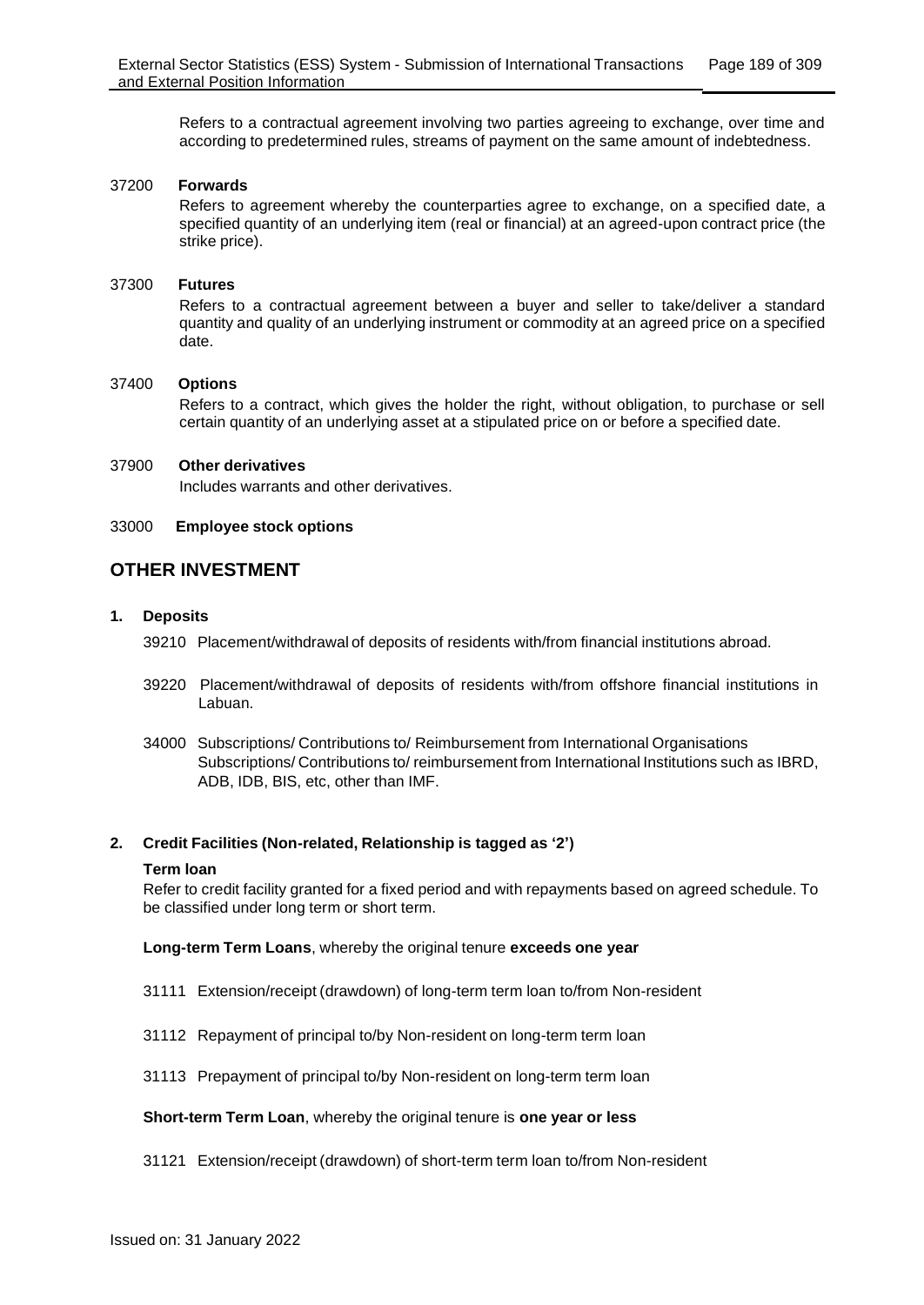31122 Repayment of principal to/by Non-resident on short-term term loan

31123 Prepayment of principal to/by Non-resident on short-term term loan

#### **Non-participating redeemable/non-redeemable preference shares**

Refers to preference shares, which entitle the holder to a fixed rate of dividend but do not provide for participation in the distribution of the residual value upon dissolution of an incorporated enterprise. To be classified as a long-term facility.

#### 31311 **Issuance**

Payment to/receipt from Non-resident arising from residents' subscription to/issuance of the non-participating redeemable/non-redeemable preference shares.

#### 31312 **Redemption**

Payments to/receipt from Non-resident upon redemption date of the non-participating redeemable/non-redeemable preference shares.

#### **Financial lease**

Refers to an agreement under which a lessee contracts to pay a sum of money (to be classified as repayment/prepayment) to the lessor for the use of the asset for most or all of its expected economic life. The lessee is deemed to be owner of the asset being financed, and assumed the rights, risk, rewards, and responsibilities of ownership. To be regarded as long-term facility.

- 31411 Financial lease extension to/receipt from Non-residents
- 31412 Repayment of financial lease to/receipt from Non-residents
- 31413 Prepayment of financial lease to/receipt from Non-residents

#### **Revolving credit/overdraft facilities**

Revolving credit is a commitment by a bank to lend a specified amount to a customer under predefined terms and it is automatically renewed for the same amount over a given period. An overdraft is an advance/facility granted by a bank under the current account, whereby the customer is authorized to draw on the account up to an approved limit. These facilities are to be **classified as short-term facilities**.

- 31511 Credit facilities extension to/receipt from Non-resident
- 31512 Repayment of credit facilities to/by Non-resident

31513 Prepayment of credit facilities to/by Non-resident

#### **Other loan facilities**

Refer to all other credit facilities which are not classified above, example, inter-company loans and advances with no fixed repayment period, repurchase agreement, domestic/foreign trade bills purchased, factoring, trust receipts and other trade facilities. **To be classified under long term or short term**.

Other long-term loan facilities, whereby the original tenure **exceeds one year**.

31911 Extension to /receipt from Non-resident